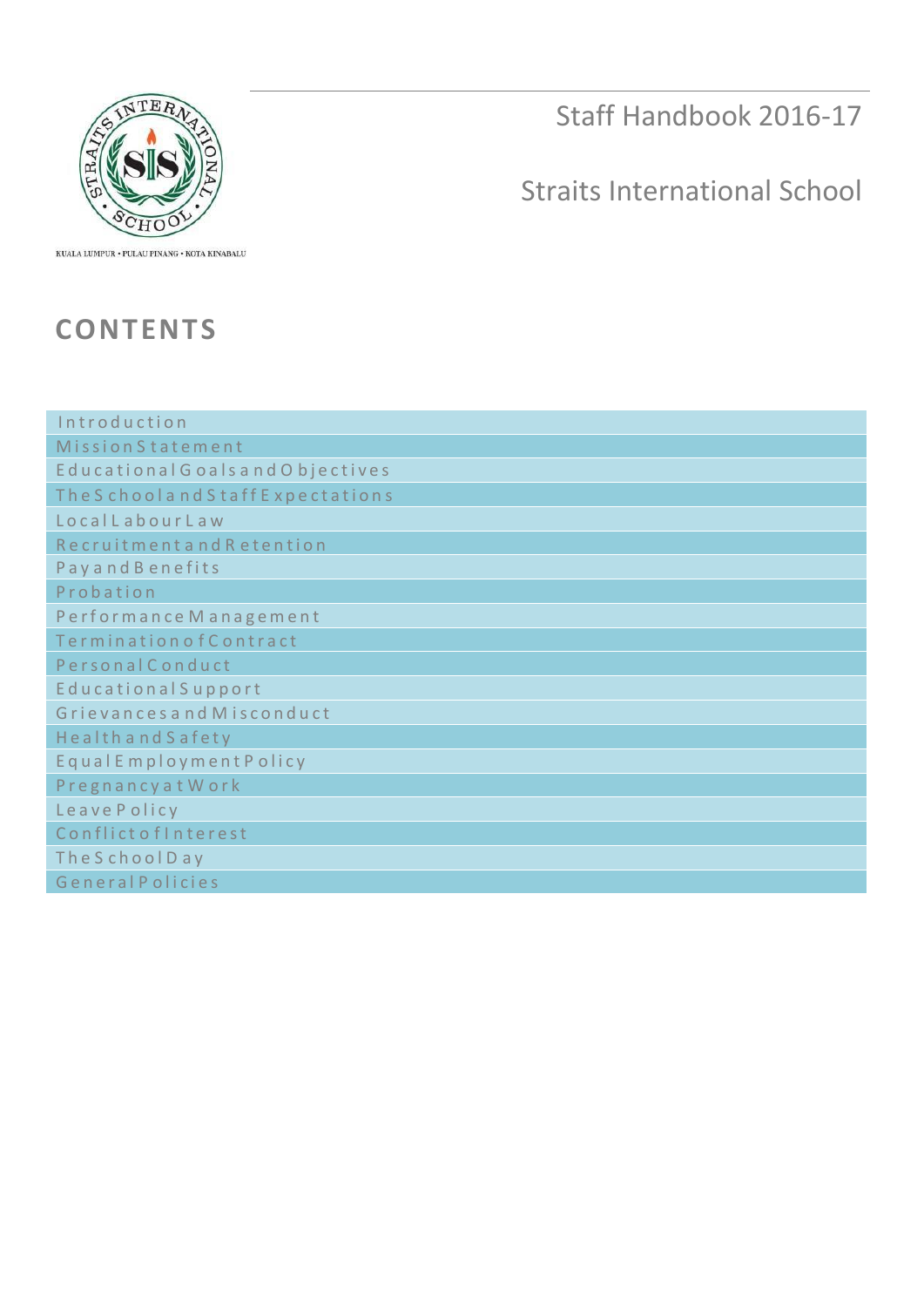

## **INTRODUCTION**

This document is applicable to all employees of Straits International School. It sets out the policies and procedures related to the employment of all staff. It will be assumed that each member of staff will have read this document and will have agreed to abide by its regulations. The policies contained herein are not exhaustive but provide general coverage.

Straits International School will attempt to keep its policies current and relevant. Therefore, from time to time it will be necessary to modify and amend some sections of the policies and procedures, or to add new procedures. SIS is a relatively new school and therefore it should be expected that policies can change and be created on a needs basis. Essentially, all staff needs to recognise the fact that there is still considerable work to do in all areas of school life. All policies, including this document, will need to be reviewed on a regular basis and are therefore subject to change. The document held on the school's network will always be the most up to date and should be the document staff turn to if they have a query about procedure or benefits. Change of policies and their application is at the sole discretion of the Principal.

Any suggestions, recommendations or feedback on the policies and procedures specified in this manual are welcome, especially where there is a lack of clarity or where two policies appear to be in conflict with each other. Please contact the Principal if you have suggestions to make.

# MISSION STATEMENT

We want to encourage all of our pupils to be good communicators, to think imaginatively, and to be able to work independently and collectively. At Straits International School we recognise individual talents in all areas of school life and we aim to prepare our pupils to be thoughtful of the world around them.

Straits International School believes in:

- The pursuit of excellence through releasing the full potential of each individual;
- The development of creative thinking and production of well-balanced young people that display tolerance and understanding;
- The creation of an education tailored to the needs of each child and the maintenance of excellent lines of communication with parents;
- The support of students at all times and the creation of a positive community both within and outside of school;
- The development of a strong sense of self-discipline in preparation for later life;
- The requirement of good manners, proper values and high standards of presentation, in the person and the work;
- The nurturing of all individuals to help them find and develop their own array of talents (balanced with a commitment to teamwork and community);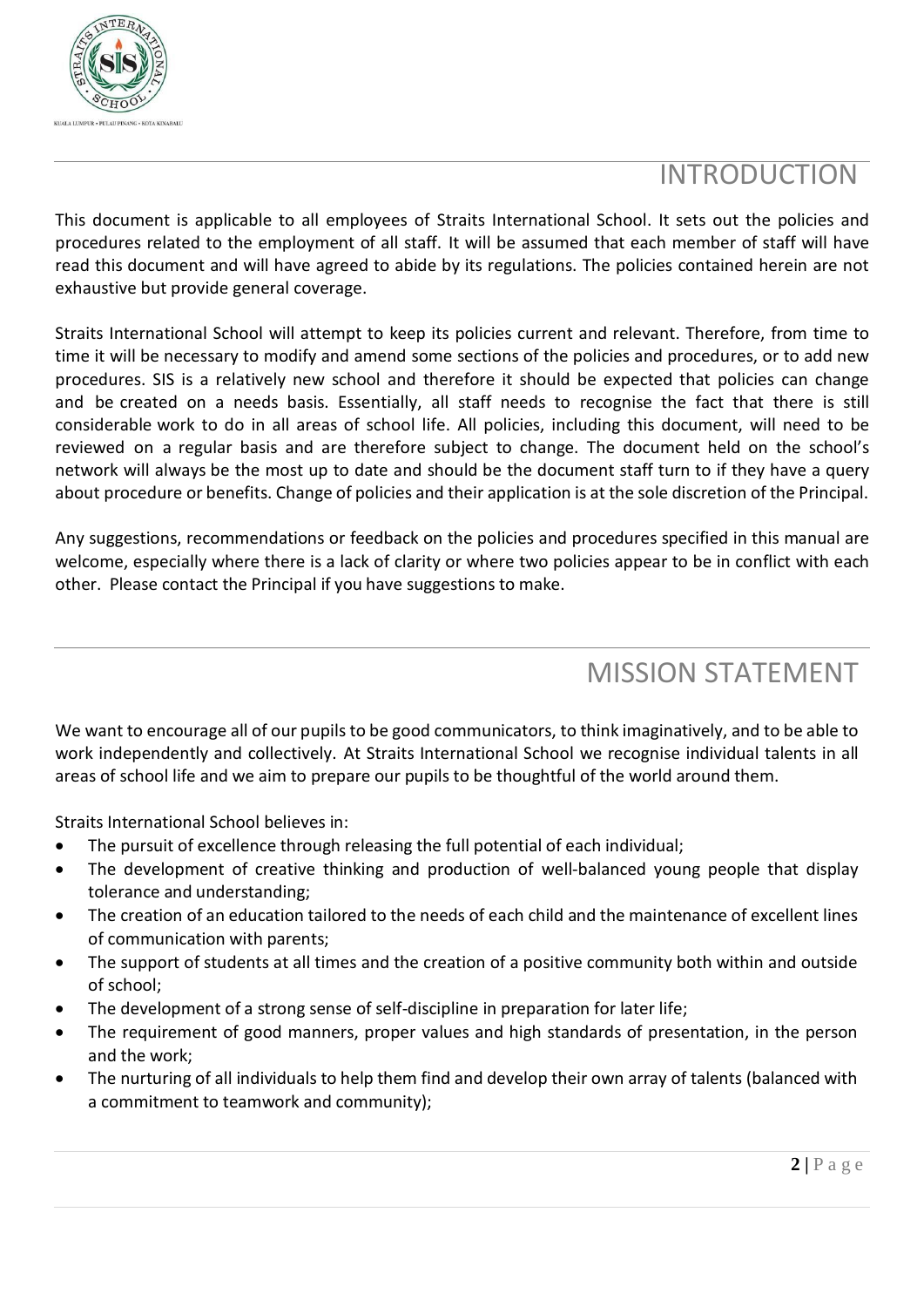

- The moral welfare of the child, based on the values of compassion and empathy with others in order to make good citizens;
- The development of the whole person, emotionally, socially, intellectually, culturally and physically.
- The provision of a sustainable and enduring basis for education through the encouragement to learn - and keep learning.

# EDUCATIONAL GOALS AND OBJECTIVES

Straits International School believes:

- that a child's happiness and positive self-esteem are vital to their personal and social development;
- that children need to be taught to believe in themselves:
- that the attitude of children should be healthy and positive;
- that children should become independent learners and taught to think independently;
- that children ought to know how to set goals and how to achieve them;
- that children should learn that self-discipline and self-motivation are the keys to achievement and success; and
- that children must learn to look outwards from within.

# THE SCHOOL AND STAFF EXPECTATIONS

Straits International School will ultimately be an educational establishment catering for children from the age of 3 to the age of 18. As of 2016-17, it is a co-educational school for children from Nursery to Year 11. We teach the Early Years Foundation Stage and English National Curriculum, supported by the Cambridge International Primary and Secondary Curriculum for English, Science and Maths.

Our curriculum is delivered in English: therefore, to benefit from it, all of our pupils must have a high level of written and spoken English. This is the primary aim of our entrance assessments. We also test in Maths where applicable and shall interview each individual child. However, admissions shall be sympathetic to those students who demonstrate the potential to succeed even if their English is still being developed. It is the belief of the school that children, given the right environment, can thrive and improve rapidly. Therefore, staff should be able to support those students where English is an additional language.

Staff at Straits International School are expected to be **ready at school, in their classroom,** at least 15 minutes before students officially arrive so that they can be welcomed into the school. Staff should also be present at school for thirty minutes after school and be able to meet with parents if requested to do so. The Co-Curricular Programme lasts for an hour from 2.30 to 3.30 each day and all teachers are required to take a minimum of two activities each week. At the time of writing, a typical staff day should therefore run from **7.25-4.00 each day**, excluding meetings, of which there should be one a week. (These should last an hour, but will continue as necessary on occasion.) Extra meetings may be held for departmental or any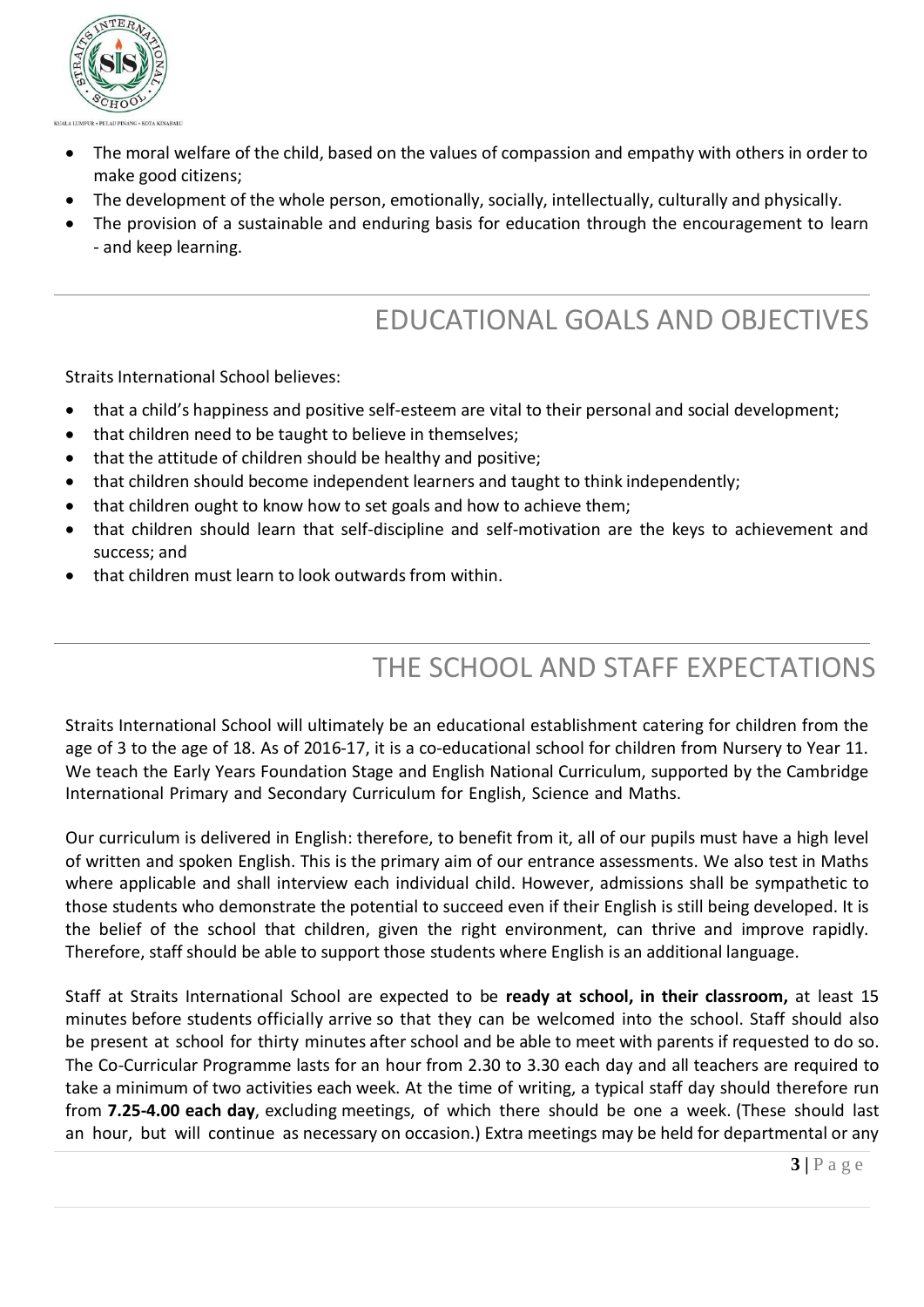

other reason, at the discretion of the Principal, and staff is expected to attend.

A typical staff timetable would include a .8 teaching load. If in the event that this is not possible and teaching staff has more non-contact time, they shall be asked to pick up other roles within the school that will be negotiated between themselves and the Principal. As a small school, break and lunch duties will be common, but there shall be an attempt to reduce these to 2 or 3 a week. There is an expectation that staff will eat with the students at lunch to create a community atmosphere.

From time to time, there are community events, such as fun days, residential trips, international days, fairs, parents' evenings, productions, sports fixtures etc. that fall outside of normal school hours. In the keeping of the ethos of the school, staffs are expected to attend and show support for events outside of their remit. **It is an expectation that all staff assist with at least one marketing event per year.**

SIS is marketing itself through the extraordinary care and customer service it will deliver for the school **community.** We are therefore using a learning platform with a Moodle style blog that will increase communication between all parties. It is expected that staff will use thissoftware and frequently be able to offer advice to students online, if needed, outside of normal school hours.

Ultimately, working at SIS will be a rewarding experience and a positive challenge. Staff are valued as professionals and as such, expected to take an active role in the development of the school. We hope that staff are willing to go that extra mile to make this a great place to work and study – it's what the situation needs. As such, dedication to such an expectation is a vital part of the appraisal process.

## RECRUITMENT & RETENTION

## POLICY ON RECRUITMENT

Straits International School always aims to employ the best candidates based on qualifications, merit and competence. Except for short-term and emergency needs, all posts will be advertised, with a clear statement setting out the role of the post and the qualifications/experience expected of the successful candidate. They will either be advertised internationally ("internationally recruited staff") or only within Malaysia ("locally recruited staff"). In a few instances, the Terms and Conditions applicable to "internationally recruited staff" differ from "locally recruited staff" and these are indicated in the text.

The criteria for employment as a teacher at Straits International School includes, but is not limited by, the following: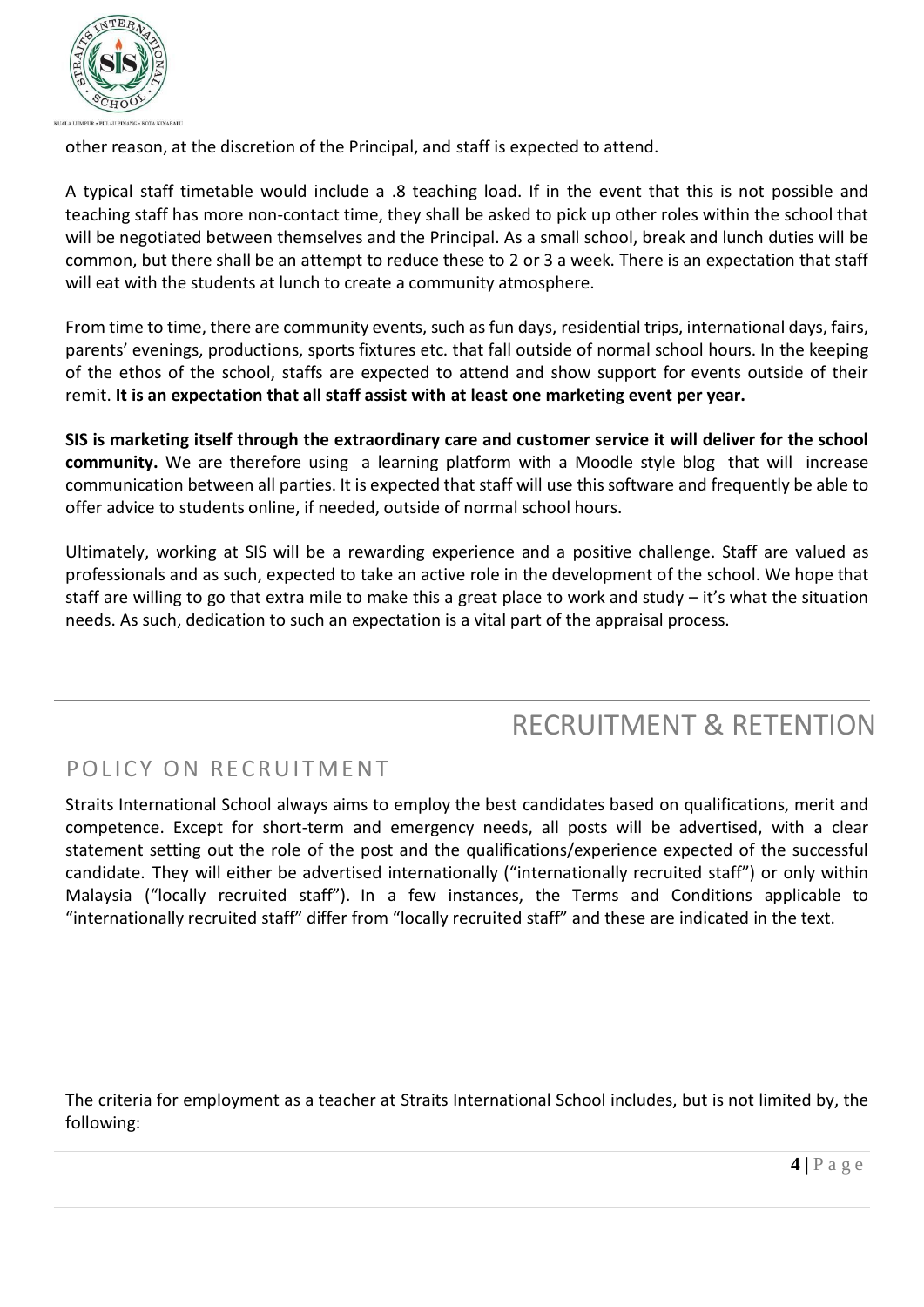

- 1. A good degree from a respected University or College of Higher Education;
- 2. A teaching qualification;
- 3. CRB Check / Police Clearance / Good Conduct Certificate;
- 4. Fluency in both written and spoken English;
- 5. Previous experience of teaching relevant age group / subject;
- 6. Strong personal and professional references, including one from the current employer (or last employer if the candidate is currently unemployed);
- 7. A commitment to a whole school pastoral policy;
- 8. A commitment to extracurricular activities.

#### **P r o c e d u r e**

- 1. The Principal will create a job description covering key responsibilities, activities, tasks and skills required.
- 2. Advertisements will avoid discriminatory language e.g. young person but target the attribute e.g. we seek an enthusiastic teacher.
- 3. The recruitment process will include the following:
	- A letter of application addressed to the Principal
	- $A CV$
	- Interviews, preferably in person, but if this is not possible the interview will be by Skype
	- **EXEC** References, a minimum of two, but three preferred
	- CRB or other criminal checks
- 4. The Principal will provide the successful candidate with an offer letter including a summary of major terms and conditions. This includes the nature of employment e.g. permanent part time, casual. The letter will include: job title, salary, contract length and start details.
- 5. Successful candidates are asked to sign their offer letters to form a contract between the two parties until a full contract can be signed.
- 6. Once the candidate has accepted, the Principal will contact the unsuccessful candidates as a matter of courtesy.

### VISA APPLICATION

Members of staff are expected to cooperate with the School by providing the necessary documentation as required by the Malaysian Government on the application or renewal of visa. The School will put in our best effort for staff's visa application, however, the School shall not be held accountable for any unsuccessful visa application due to Government rules and regulation.

### STAFF RETENTION

Straits International School acknowledges the principle that a successful school requires a stable and motivated staff.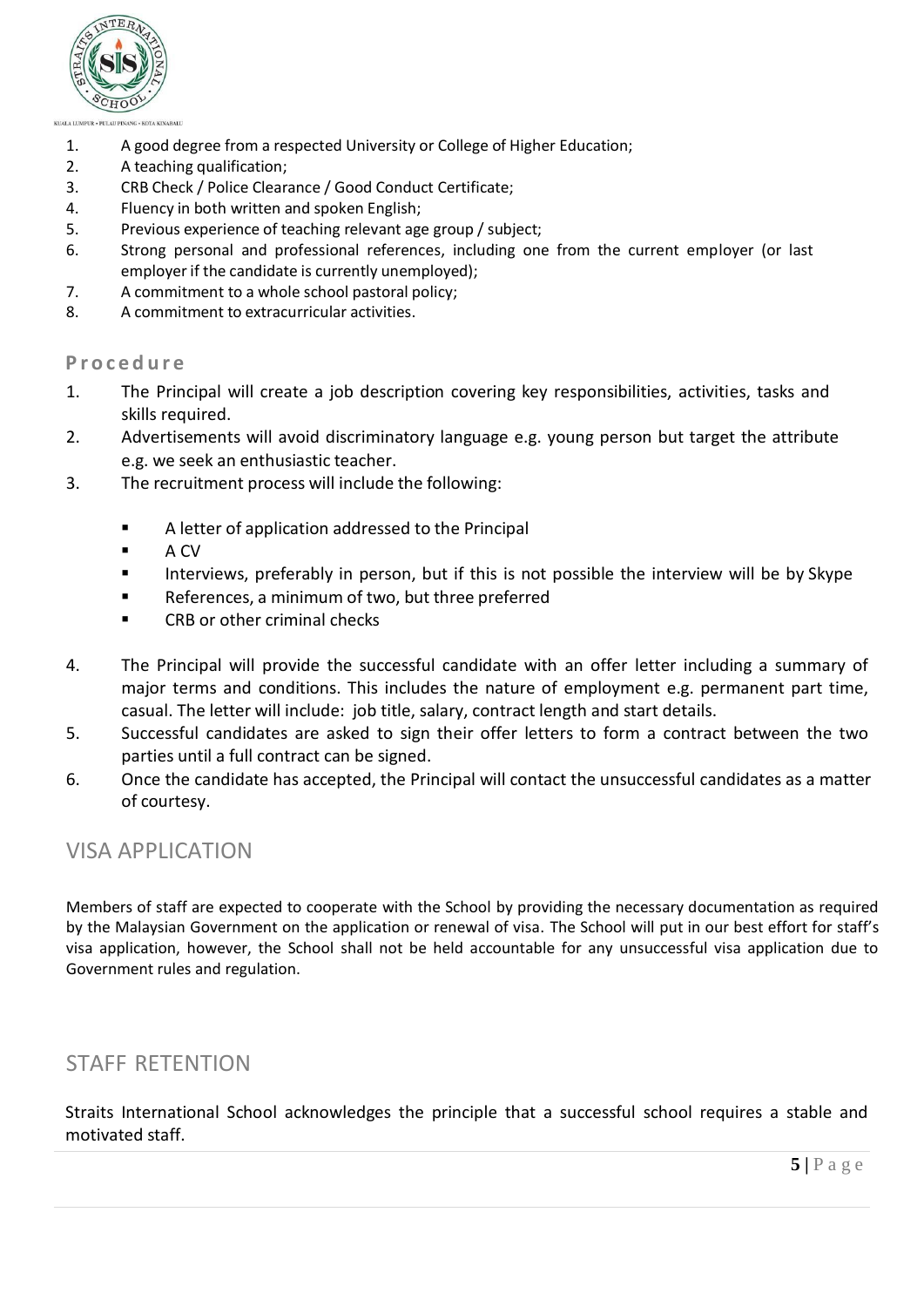

A successful school and an exciting environment, where teachers are valued, are the major preconditions for retention.

In addition, a clear programme of Continuing Professional Development (described later in the document) and a feeling of involvement in the development and direction of the new school will help to keep staff interested in their teaching. However, it will also be important to make sure there are 'benefits' that will help to retain good staff.

## PAY AND BENEFITS

## LENGTH OF CONTRACT

Staff are appointed, unless otherwise specified, for a period of two years. This can be extended by further periods of up to two years, on the recommendation of the Principal, subject to confirmation by the Straits International School Board.

## STAFF ACCOMODATION

Straits International School will ensure that all new internationally recruited staffs are provided with furnished accommodation appropriate to the teacher's status and family needs, or with an accommodation allowance. There will be two classes of accommodation suitable for single teachers/married teachers and married teachers with children (assuming that wives/husbands/children are fully resident in Penang). Generally, staff are required to remain in the accommodation provided for a minimum of one year. However, under special circumstances, the Board may look favourably upon a request for a housing allowance at the start of their first year, (for example, where there are existing housing arrangements in Penang) but Straits International School reserves the right to ask all new staff to occupy staff accommodation if it is in the best interest of the school. Members of staff may request, four months before the end of the school year, to remain in School accommodation and this will normally be accepted, but Straits International School retains the right to require staff to leave if that is in the interest of the School. Staff are responsible for the condition they leave their accommodation in – and in the event of a loss of rental deposit, the school shall recoup these funds from the teacher's final salary.

### HOUSING ALLOWANCE

When members of staff cease to occupy accommodation provided by Straits International School, they will be entitled to an accommodation allowance, the amount of which will be decided by the Board annually, taking current market conditions into account. This allowance will also be related to the teacher's status and family needs and will not cover the cost of utilities.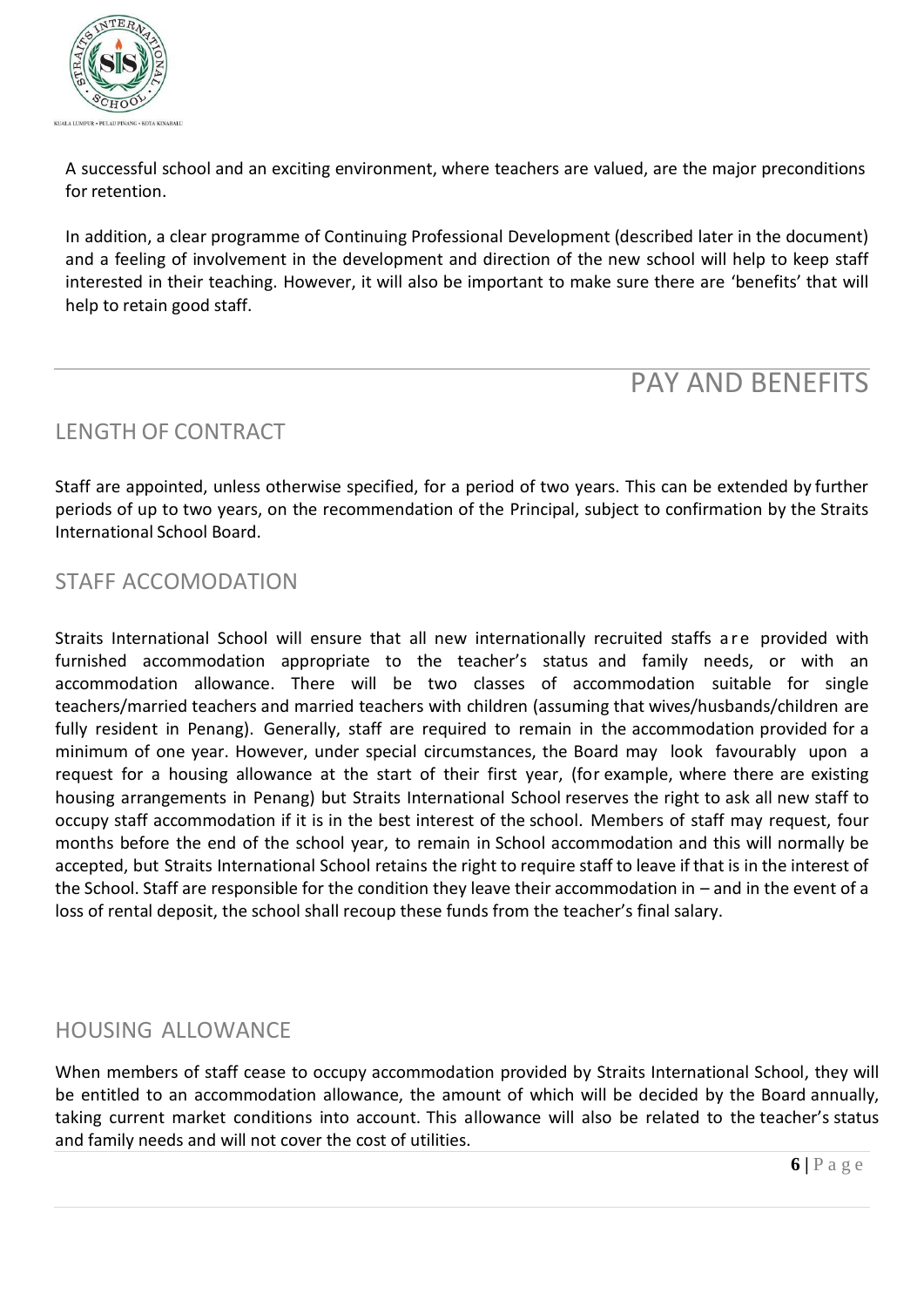

The allowance will be set by the Board each year in line with current rental charges and is not guaranteed to remain constant throughout the term of the employee's contract.

- The housing allowance is to cover a set amount only.
- The allowance will be paid monthly, along with the employee's salary.
- Deposits will be the responsibility of the employee.

## HEALTH INSURANCE

Members of staff are covered by a private insurance scheme, and policies and procedures shall be made clear during the staff orientation process.

## CHILDREN'S EDUCATION

Up to two children of internationally recruited teachers shall receive a seventy per cent reduction in tuition fees at Straits International School if they are of the appropriate age.

## TRAVEL ALLOWANCE

Local staff only will receive a monthly travel allowance, the amount of which shall be 250 RM per month. International hires receive an annual travel allowance at mid-point of contract only. I.e. after Year One. If the member of staff extends their contract by two years, they shall receive their return flight at the end of year two. If by one year only, they shall receive another travel allowance at this point.

## SALARY

Teachers will be appointed to a specific point on the Straits International School Salary Scale. Salaries are reviewed at the end of each **contract** and given good performance and school growth, may take a step further upon the pay scale afterwards. This is not a contractual right, but is an aim of the school if circumstances of growth allow.

All teaching staffs are paid in Malaysian Ringgit as per the Straits International School Salary Scale. Responsibility allowances, set by the Board on the recommendation of the Principal, may be awarded to certain staff whose jobs require additional responsibility over other staff. When the job is relinquished, the allowance will also cease, with immediate effect.

## MEDICAL BENEFIT

The school shall reimburse the employee for the expenses of a Government medical officer or private registered medical practitioner. Such medical benefits shall not include optical and dental treatment.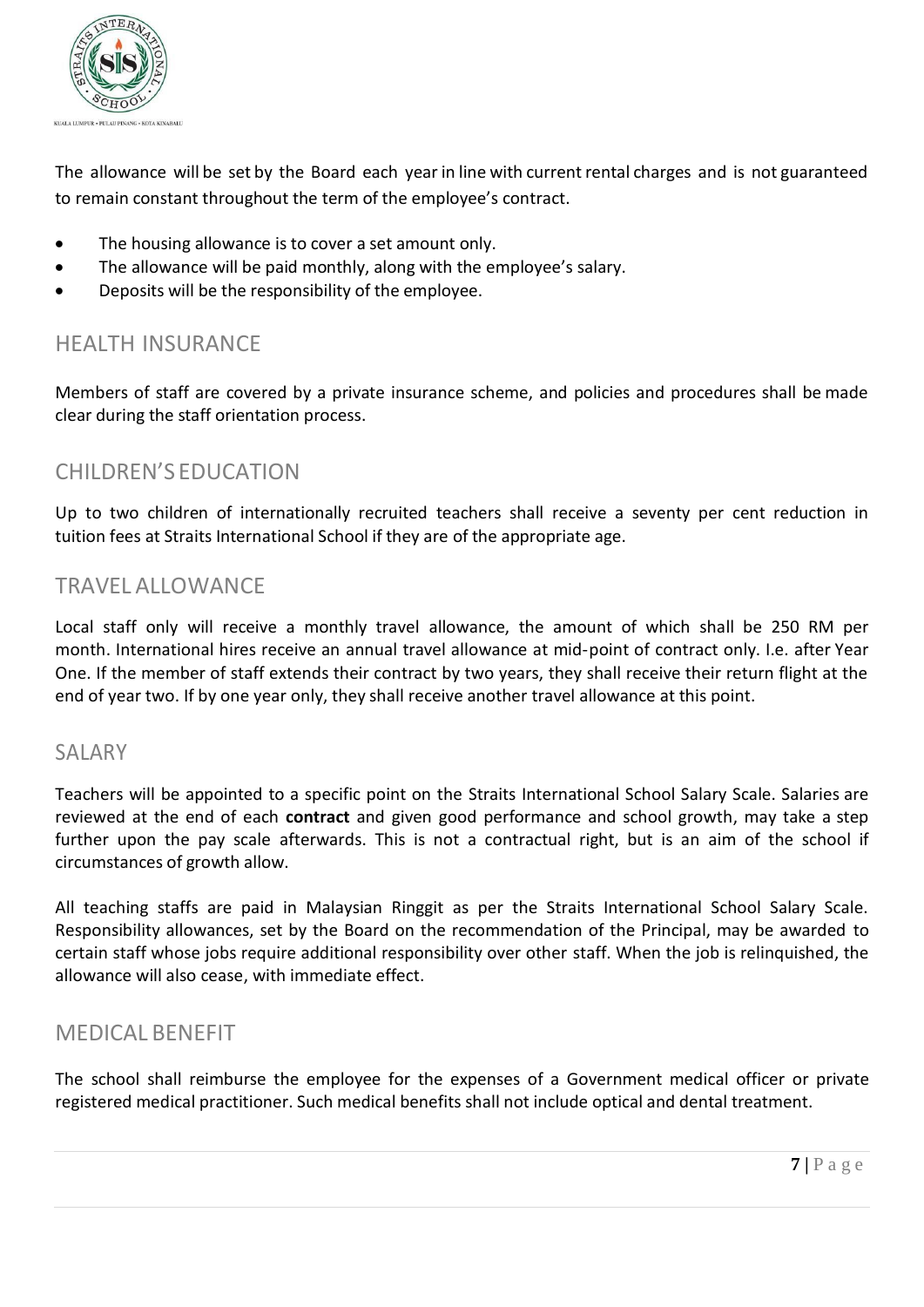

Employees are entitle to maximum of RM400 (Ringgit Four Hundred only) per calendar year. Where hospitalisation is necessary, employees are covered under the group Hospitalization and Surgical Insurance.

### INCOME TAX

You shall be responsible to pay all tax liabilities, which may arise on account of all remunerations and benefits of any kinds as required by the Malaysian Income Tax Act. The company reserves the right to deduct all taxes due from your salary as required under Malaysian Law in accordance with the Malaysian Income Tax Act 1957. Upon the termination of service the company shall withhold whatever monies are due to you until clearance is obtained from the Malaysian Income Tax Department.

International hires must appreciate that tax is liable upon all income/benefits. Staff are placed upon a temporary tax code upon arrival in Malaysia. The 182 day residency rule then applies in order for that tax code to be changed, with a rebate applicable later. However, qualification for this change in code is the responsibility of the staff member and the school cannot be held liable if the 182 rule is not applied to. To assist, the school shall employ a tax agent to give advice at the beginning of the year. The school cannot be held liable for this independent advice.

## PROBATION

### **POL I C Y**

Probation is a period of review and appraisal to make sure both the school and the teacher are satisfied the role is as advertised, and is being performed to the highest possible standard. Ongoing permanent employment is given only when the teacher satisfactorily completes their probation.

Appointments at Straits International School are subject to a probationary period of one term. Teachers will be informed whether or not their performance is satisfactory by the end of their probation period.

### **P ROC EDURE**

- 1. New teachers will be given informal and formal appraisal during the probation period.
- 2. New teachers will receive at least one formal appraisal before the half-term preceding the end of the probation period.
- 3. By the end of the probation, the Principal will complete a final appraisal and advise the employee of the result, including any recommendations for improvement or training.

## PERFORMANCE MANAGEMENT

### **POL ICY**

The purpose of performance management is to improve performance. It is an ongoing process. It should

**8 |** P a g e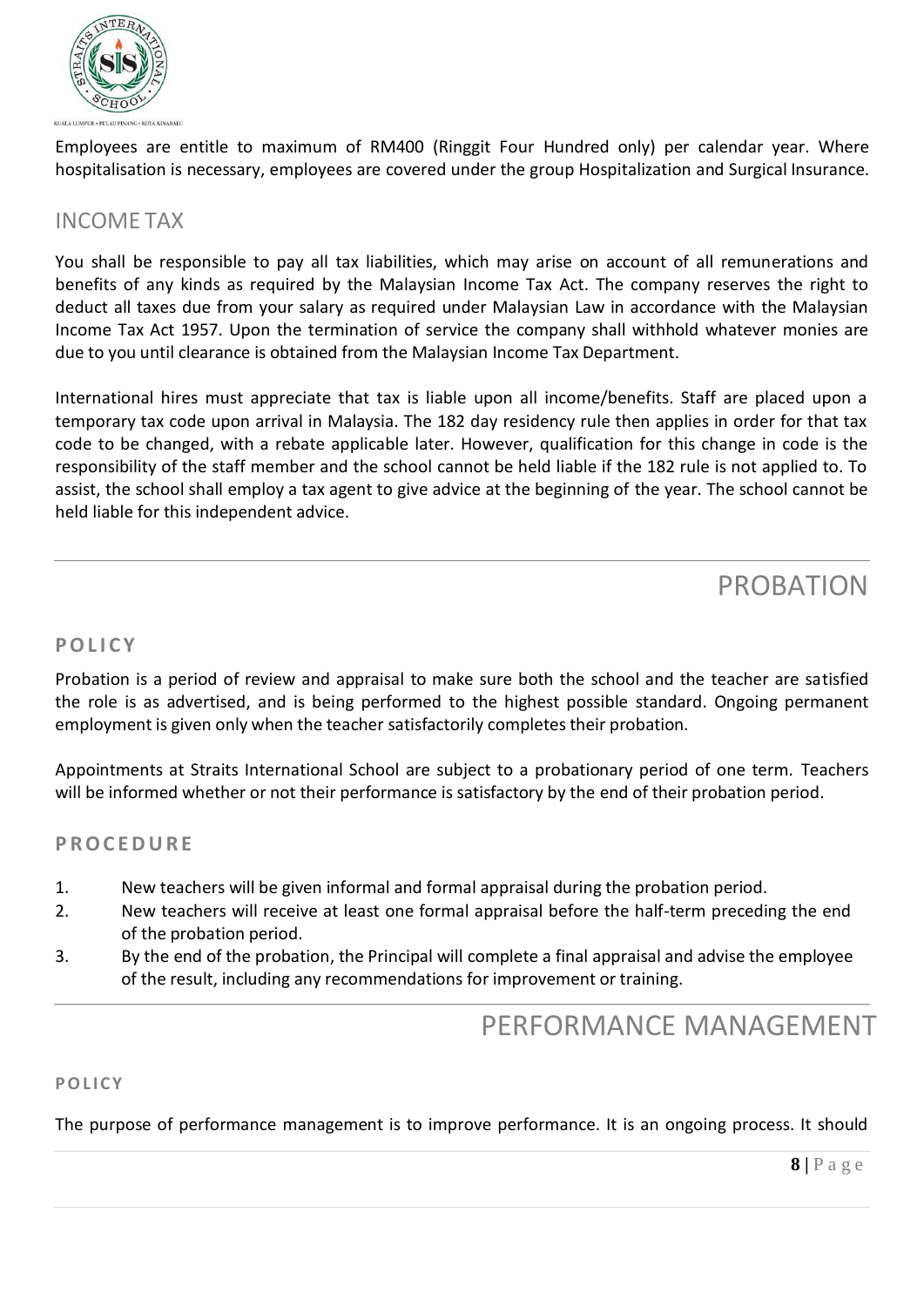

#### include informal and formal review.

All employees will undergo a formal performance review with their immediate managers at least once a year.

Following on from the appraisal system teachers will be informed whether or not they will be offered a further two-year contract.

#### **P ROC EDURE**

- 1. The member of the SLT nominated by the Principal and the teacher agree on the date for a performance appraisal meeting / lesson observation, to allow time to prepare.
- 2. The member of SLT and the teacher will meet and openly and constructively to discuss performance over the period.
- 3. The member of SLT and the teacher will agree any objectives and outcomes for the next appraisal period.
- 4. Professional Development (external courses) or internal support will be considered as part of the process.
- 5. Notes should be taken of the meeting and copies kept by the staff involved and the Principal.
- 6. Outside of this formal process, employees are encouraged to raise any issues they have when they arise, first with the Principal.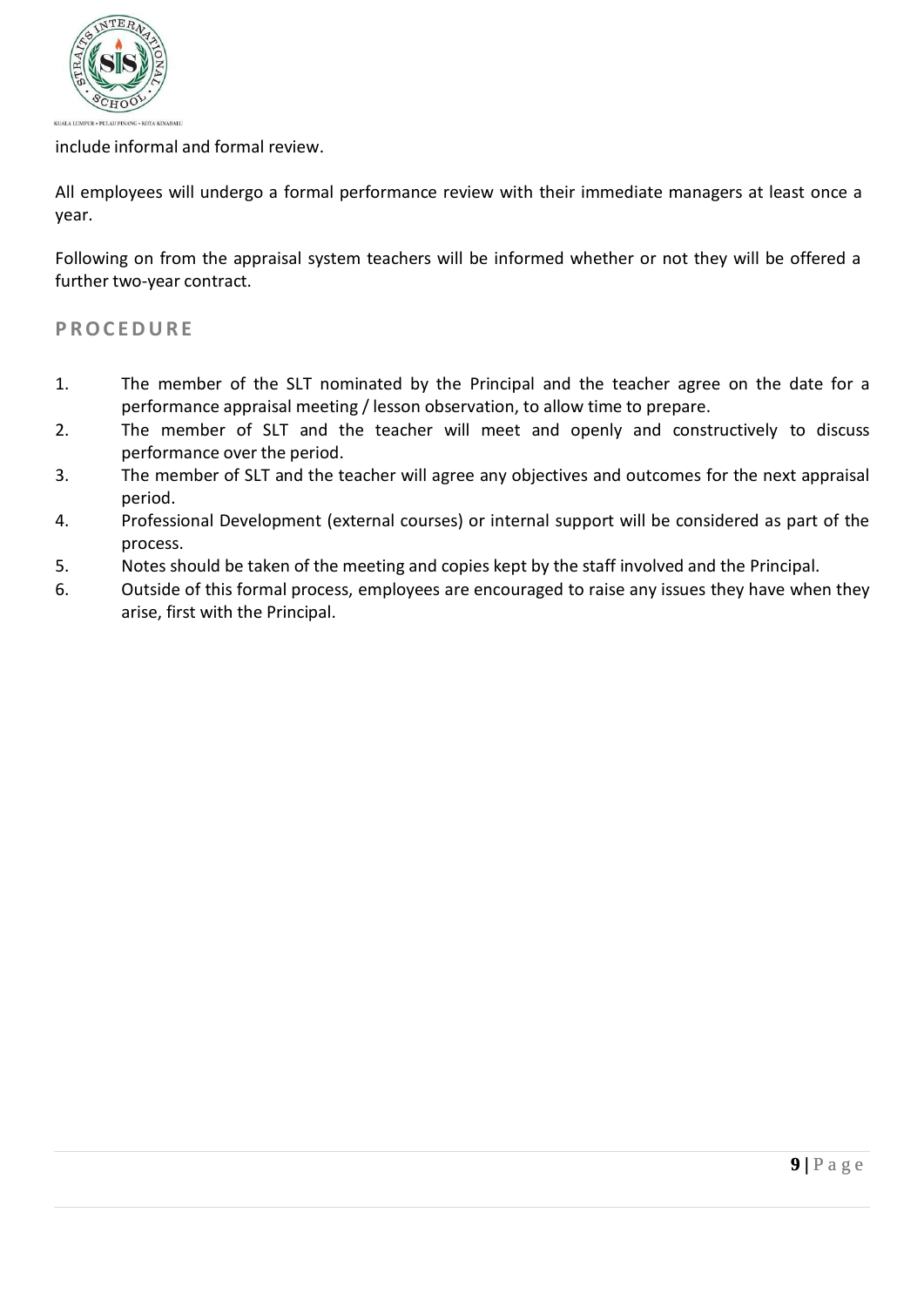

# TERMINATION OF CONTRACT

Straits International School expects all teachers to provide the UK standard of an academic term's notice in the event that they wish to leave Straits International School. (This must include one full term – not bridging the spring, summer or winter holidays). The School, for its part, will also try to provide a term's notice unless terminating a contract due to breach of terms and conditions.

In the event of a teacher resigning before the end of the agreed contract and during the course of the academic year Straits International School will pay up to the end of the notice period given as long as the notice period is properly and fully served. No other benefits are payable, including flights or summer pay (at the discretion of the Principal). The school shall also seek reimbursement of flights, visa and job advertisement costs, at the discretion of the Principal and School Board of Directors.

In the event that an employee does not complete their teaching duties for the year, the teacher will only be entitled to the agreed salary until his/her last working day and not be entitled to Summer pay.

The employer may dismiss the teacher without notice:-

- 1. If the teacher assumes a false identity or nationality or submits false certificates or documents.
- 2. If the teacher commits an act which causes gross financial loss to the employer.

3. If the teacher violates more than once the written instructions of the employer concerning the safety of the workers and the establishment despite his being notified in writing of the violation provided that these instructions shall be written and posted up in a conspicuous place.

4. If the teacher fails more than once to carry out his essential duties under the service contract or this law despite his having been notified in writing thereof.

5. If the teacher discloses the secrets of the establishment where he is employed.

- 6. If the teacher is found during the working hours in a state of drunkenness or under the influence of a drug.
- 7. If the teacher commits an assault on the person of the employer, the manager or one of his supervisors in the work during the work or by reason thereof.
- 8. If the teacher repeats his assault on his colleagues in work despite his being warned in writing thereof.

9. If the teacher absents himself from work without legitimate cause for more than seven consecutive days or fifteen days in one year.

10. If the teacher has been finally sentenced for a crime involving immorality or dishonesty.

11. If the teacher places the reputation of the school in serious disrepute.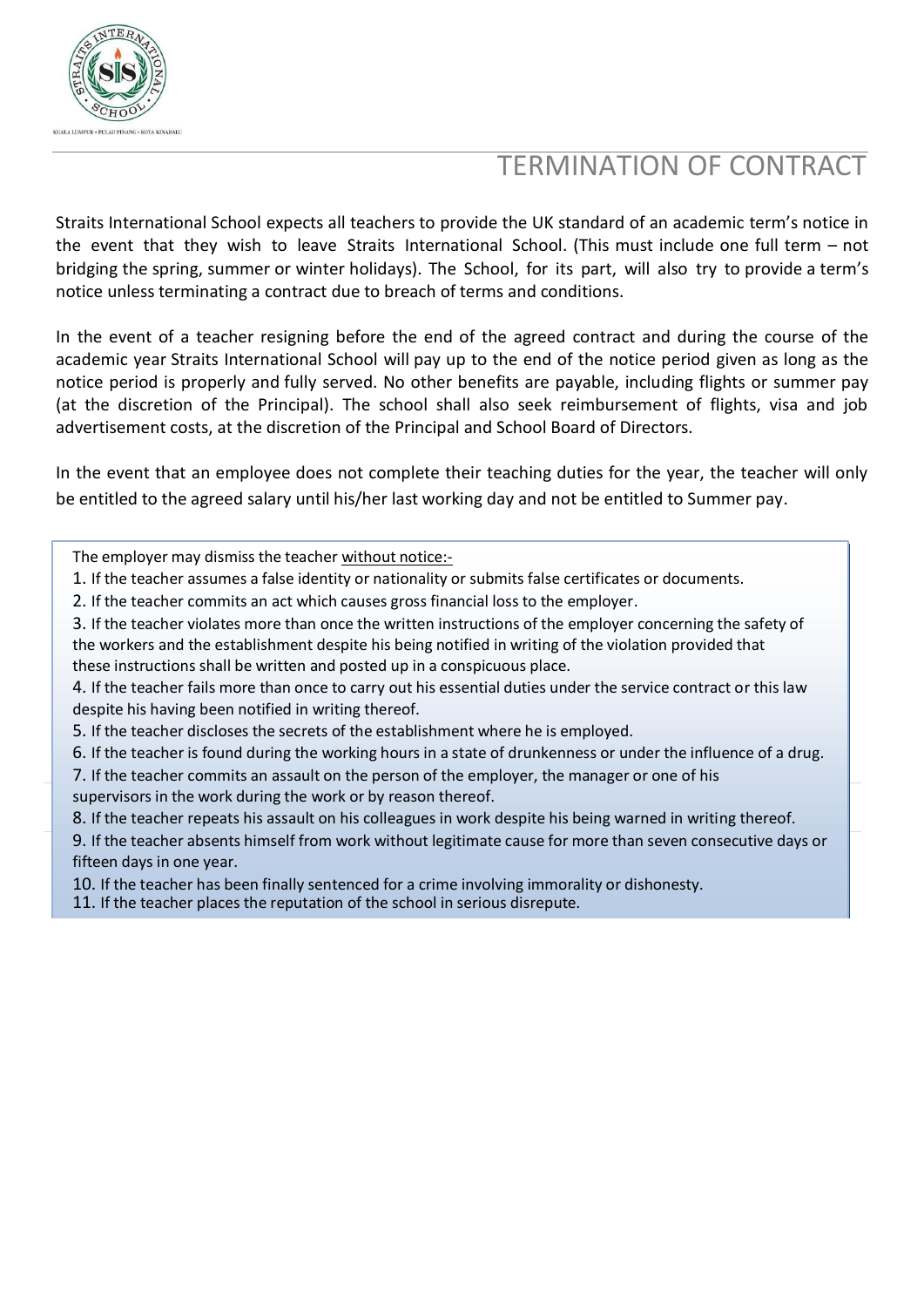



## **GENERAL POL ICY**

Straits International School expects its employees to maintain a high standard of conduct and work performance to make sure the school establishes a good reputation with parents and the community. Good personal conduct contributes to a good work environment for all.

This involves all employees:

- observing all policies and procedures, including requests from school leadership
- treating colleagues with courtesy and respect
- treating parents and pupils in a professional manner at all times SIS is a school that does not tolerate children being shouted at. As an international school, there is no physical intervention or discipline outside of school policy
- working safely at all times

Malaysia is multi ethnic country and all teachers should be respectful of its culture and beliefs, even when outside of school. Please remember that although Malaysia permits the consumption of alcohol, in behaving under the influence of alcohol in public, your actions may reflect poorly upon both yourself and the school. Therefore, if you are out enjoying a drink with friends, think carefully about how your actions might be perceived by others.

### **SMOKING POL ICY**

Straits International School has a non-smoking policy. Smoking is not permitted on Straits International School property or during office hours at all.

### **ALCOHOL & DRUGS POL ICY**

Straits International School is concerned by any factor that might affect an employee's ability safely and effectively to do their work to the highest level. It recognises that alcohol or other drug abuse can impair short-term or long-term work performance and is an occupational health and safety risk.

Straits International School has a zero tolerance policy in regards to the use of illicit drugs on or off school premises. Contravening either of these points may lead to instant dismissal.

Straits International School does not tolerate attending work under the influence of alcohol, or suffering from the after effects of alcohol. This may result in performance improvement action or dismissal.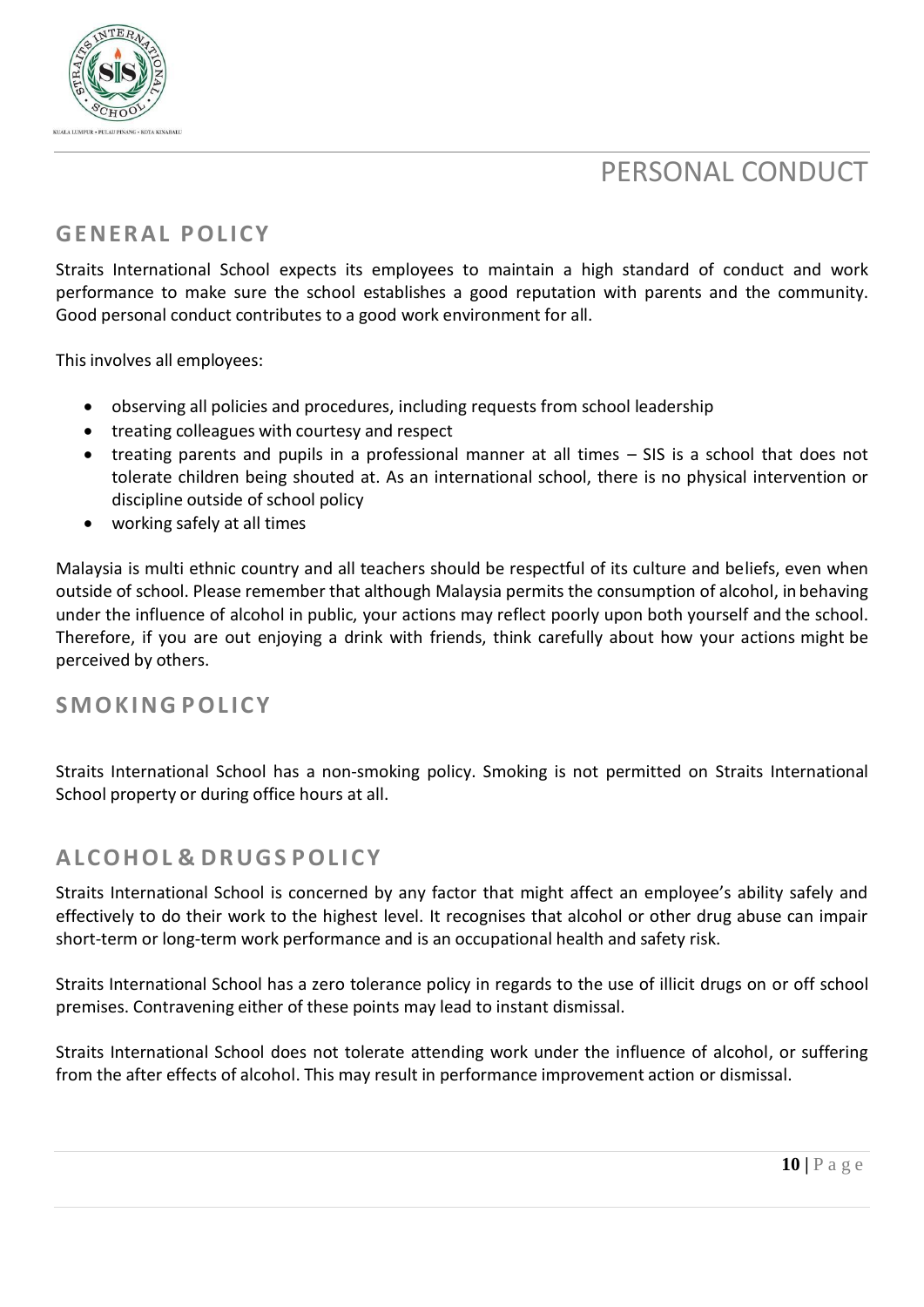

## **D R E S S C O D E P O L I C Y**

As a minimum standard, dress should be clean, neat and professional and respectful to the culture of Malaysia. **Jeans, open toed footwear, crocs or shoulder less attire is not permitted at any time, anywhere within the school.** Straits International School reserves the right to request an employee to dress to an appropriate standard as a condition of employment at the sole judgement of the Principal. Male staff are expected to wear a shirt and tie or national attire, where appropriate. Female staff must ensure that dresses and skirts are to the knee.

## **PHONE CALLS POLICY**

Mobile phones should always be switched off during lessons and other occasions where children are being supervised. In general, it is expected that private phone calls will be kept to reasonable levels during the day. If needed, mobile phones should only be used in the staff room out of view of students.

### **EMAI L POL ICY**

- 1. Email facilities are provided by the School for formal business correspondence.
- 2. They should not be accessed at times when staff are scheduled to be engaged with students, whether during form time, lessons, activities or other duties.
- 3. Care should be taken to maintain the confidentiality of sensitive information. If emails need to be preserved, they should be backed up and stored offsite.
- 4. Limited private use of email is allowed if it does not interfere with or distract from a teacher's work.
- 5. Non-essential email, including personal messages, should be deleted regularly from the 'Sent Items', 'Inbox' and 'Deleted Items' folders to avoid congestion.
- 6. The facilities should not be used for general distributions to staff, unless they are directly related to the education of the pupils or a School event.
- **7. All e-mails should be courteous and aware of potential pitfalls that 'remote' communication can often bring. They should include a salutation or greeting and remain polite and courteous. The school reserves the right to discipline staff who fail to meet this expectation.**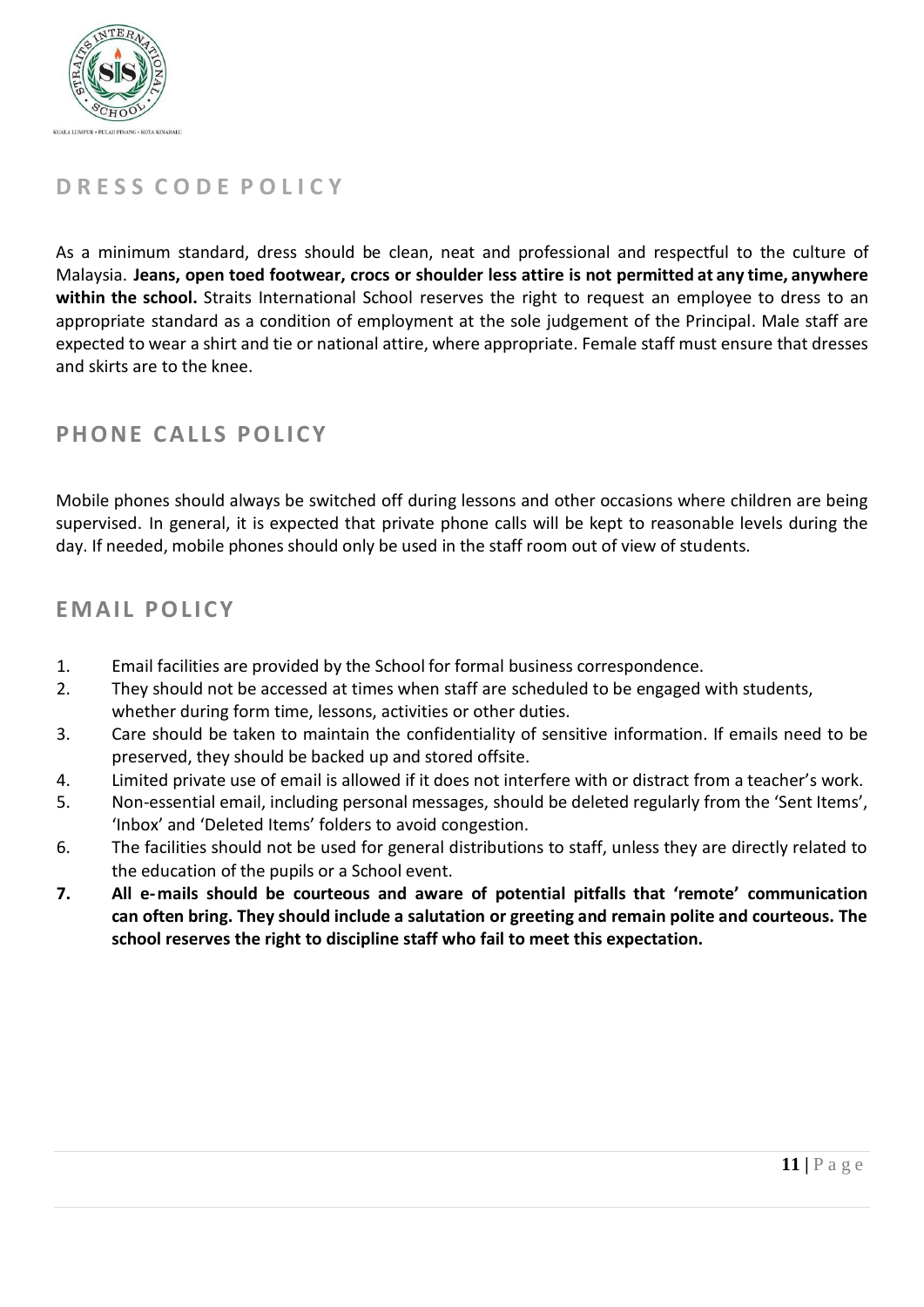

To protect Straits International School from the potential effects of the misuse and abuse of email, the following instructions are for all users:

- 1. No material is to be sent as email that is defamatory, in breach of copyright or school confidentiality, or prejudicial to the good standing of Straits International School in the community or to its relationship with parents and any other person or business with whom it has a relationship.
- 2. Email must not contain material that amounts to gossip about colleagues or that could be offensive, demeaning, persistently irritating, threatening, or discriminatory, involves the harassment of others or concerns personal relationships.
- 3. The email records of other persons are not to be accessed except by management (or persons authorised by the Principal) ensuring compliance with this policy, or by authorised staff who have been requested to attend to a fault, upgrade or similar situation. Access in each case will be limited to the minimum needed for the task.
- 4. When using email a person must not pretend to be another person or use another person's computer without permission.
- 5. Excessive private use, including mass mailing, "reply to all" etc. that are not part of the person's duties, is not permitted.
- **6. Failure to comply with these instructions is a performance improvement offence and will be investigated. In serious cases, the penalty for breach of policy, or repetition of an offence, may include dismissal. The Pricipal retains the right, under investigation circumstances, to access e mail accounts.**

### **INTERNET USE POLICY**

The internet is provided by Straits International School for school use. Limited private use is permitted if the private use does not interfere with a person's work and that inappropriate sites are not accessed e.g. gambling. The Principal has the right to access the system to check if private use is excessive or inappropriate.

Failure to comply with these instructions is an offence and will be subject to appropriate investigation. In serious cases, the penalty for an offence, or repetition of an offence, may include dismissal. Staff needs to be aware that some forms of internet conduct may lead to criminal prosecution.

#### CONFIDENTIALITY

All private and confidential information related to school, students and staff must be handled with high confidentiality. **This also relates to school information subsequent to the ending of contract**. Any such issues arising, such as defamation or slander, shall result in potential legal action being taken by the school against the employee or ex-employee and is taken very seriously.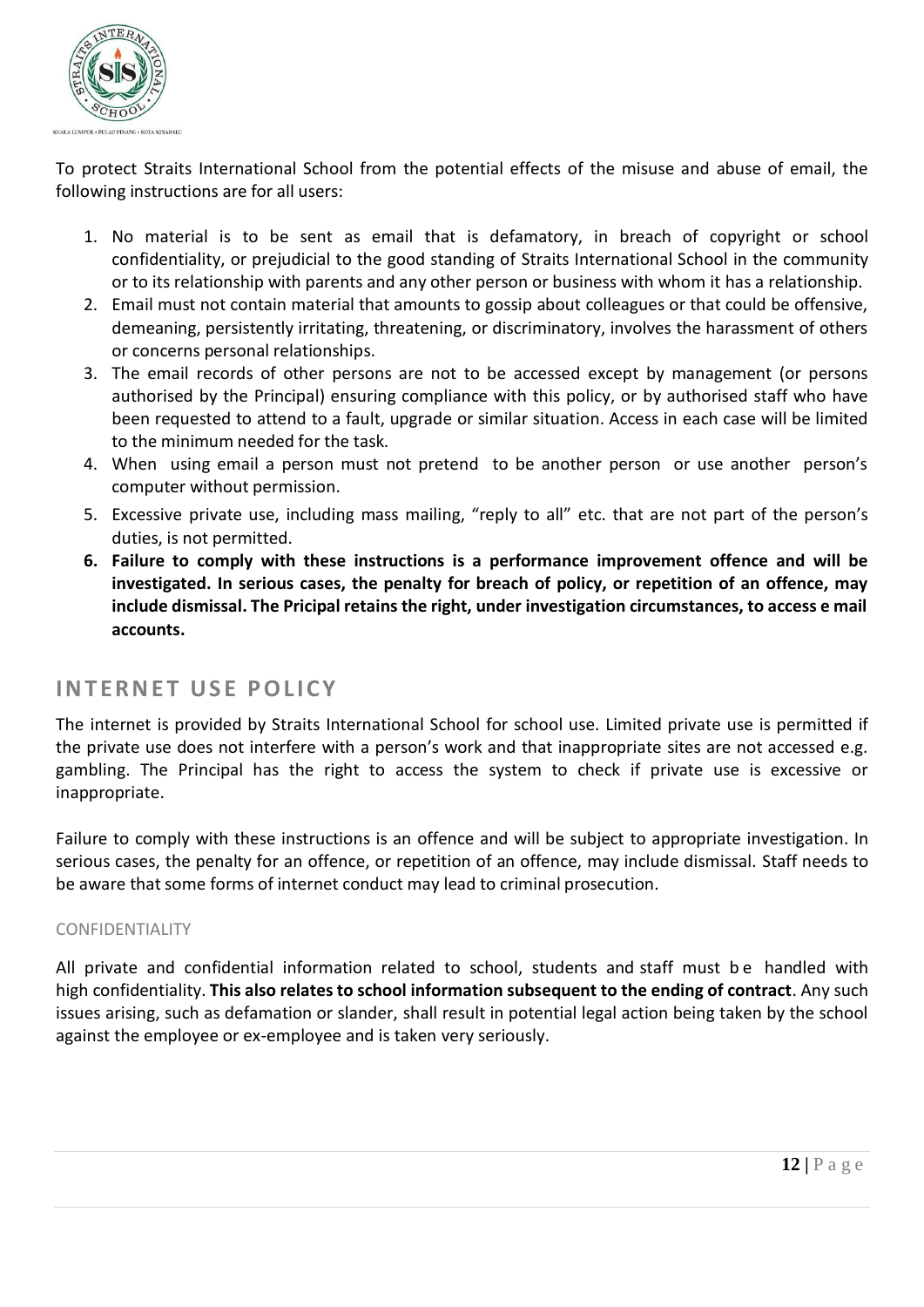

# EDUCATIONAL SUPPORT: INDUCTION

## **POL ICY**

Straits International School will not under estimate the importance of an effective induction programme for all new staff, but especially those moving overseas for the first time. Straits International School will make sure all new employees feel welcome and are ready to start work safely and competently.

Where appropriate, the Induction programme will seek to include;

- Introductions
- School tour
- An introduction to the ethos of Straits International School
- Penang tour
- Human Resource presentation to include
	- 1. Paperwork procedures
	- 2. Medical information
	- 3. Living in Penang
	- 4. The Culture of Penang
	- 5. Terms and Conditions document
- Staff meetings
- Departmental meetings where appropriate
- Who's who the organisation chart
- Continued Professional Development / Inset training
- IT system orientation
- Introduction to school policies
- Preparation Time
- Classroom and School readiness

# CONTINUED PROFESSIONAL DEVELOPMENT

### **POL I C Y**

Straits International School will endeavour to give teachers adequate training to do their job at the highest possible level. Straits International School believes training is a two-way process and will encourage teachers to attend Continued Professional Development events during the appraisal process and asks teachers to highlight any gaps in their own skills or knowledge during this process.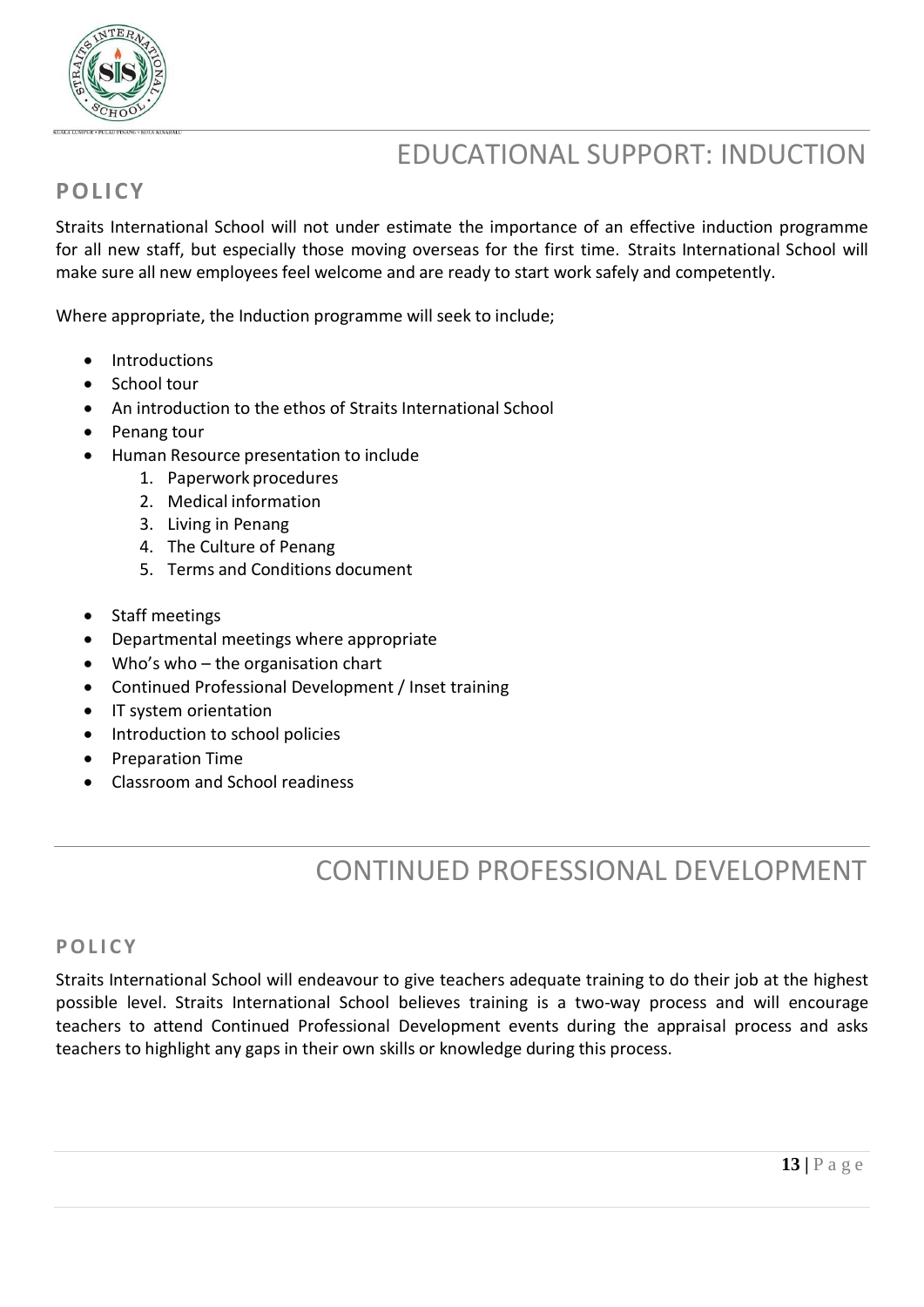

Training includes internal on-the-job training, usually from other teachers, written instructions such as school policies, coaching, and external training, and specific courses. Straits International School will provide INSET training at the start of each new term and will encourage each member to actively engage in personal research and learning. Straits International School would ask all staff who attend a course to provide a short summary of the course and to give feedback to other staff that may benefit from the course details.

It must be appreciated that SIS, as a new school, cannot send a host of teachers on outside courses. Therefore, we seek to encourage an environment where all share good practice and become active participants in a CPD programme.

# MISCONDUCT AND/OR GRIEVANCES

## **GROS S OR S ER IOUS M I S CONDUC T POL I C Y**

Summary (instant) dismissal for gross or very serious misconduct is possible (depending on the facts involved). The Principal will seek advice from the Governing body before taking this step.

#### **P ROC EDURE**

- 1. The Principal will investigate the alleged offence thoroughly, including talking to witnesses, if any.
- 2. The Principal will ask the employee for their response to the allegation (taking notes of this discussion) and allow him/her to have representation. The Principal should also have a witness present. The Principal will give genuine consideration to the employee's response and circumstances.
- 3. If still appropriate, following a thorough investigation, the Principal can terminate/dismiss the employee and will inform the Chairman of the Board of the reasons for his action.
- 4. The Principal should keep a file of all evidence collected and action taken in these circumstances.
- 5. Straits International School will send the employee a letter of termination noting brief details.

## **GR I E VANC E POL I C Y**

Straits International School supports the right of every employee to lodge a grievance with the Principal, if they believe a decision, behaviour or action affecting their employment is unfair. Human Resources is also available if there is a need to escalate a grievance in the event it has not been dealt with adequately, or if it against the Principal.

We aim to resolve problems and grievances promptly and as close to the source as possible. When necessary, Straits International School (represented by the Principal) will escalate a grievance to the next higher level of authority for more discussion and resolution, and continue escalating it to the level above until it is resolved. (Typically through the CEO to the Board of Directors).

The SLT will do their utmost to take action upon any grievance claim objectively, discreetly and promptly.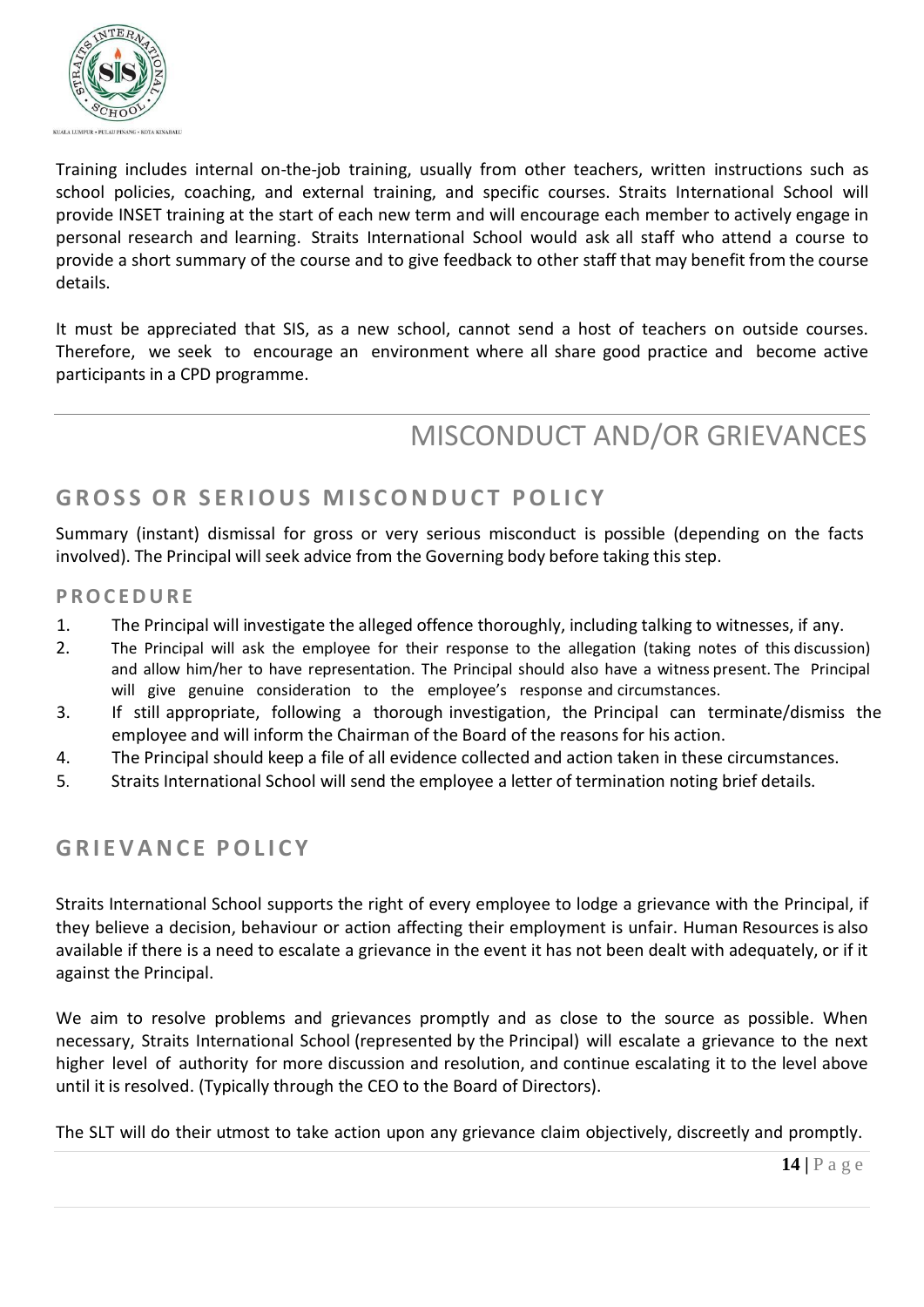

Be aware that grievances that are misconceived, vexatious, and lacking substance may result in disciplinary action being taken against the employee lodging the grievance. **It is the policy of the school not to disclose action taken as a result of the investigation process.** Therefore, a member of staff who reports a grievance must accept that it shall be dealt with as according to policy. We believe that all staff have the right for privacy and confidentiality in regards to their personal files and any disciplinary actions that have been taken against them.

#### **P ROC EDURE**

- 1. **The employee should try to resolve the grievance as close to the source as possible.** This can be informal and verbal. At this stage, every possible effort should be made to settle a grievance before the formal grievance process starts. If the matter still cannot be resolved, the process continues and becomes formal.
- 2. **To start the formal grievance the complainant must fully describe the grievance in writing,** with dates and locations wherever possible and how he/she has already tried to settle the grievance and present the documentation to the Principal.
- 3. **The person(s) against whom the grievance/complaint is made should be given the full details of the allegation(s) against them.** They should have the opportunity and a reasonable time to respond before the process continues.
- 4. If the grievance still cannot be resolved by the Principal, the matter will be referred by the Principal and HR to the BoD whose decision shall be final. A grievance taken to this level must be in writing from the employee. Any complaint against the Principal, having received no satisfaction from a personal meeting as in point 1, should be addressed to HR.

## HEALTH AND SAFETY

### **P o l i c y**

Straits International School will, as far as practicable, provide a safe work environment for the health, safety and welfare of our pupils, teachers, parents, visitors and members of the public who may visit the school. Ultimately, everyone at the workplace isresponsible for ensuring health and safety at that workplace. Straits International School demands a positive, proactive attitude and performance with respect to protecting health, safety and the environment by all employees, irrespective of their position.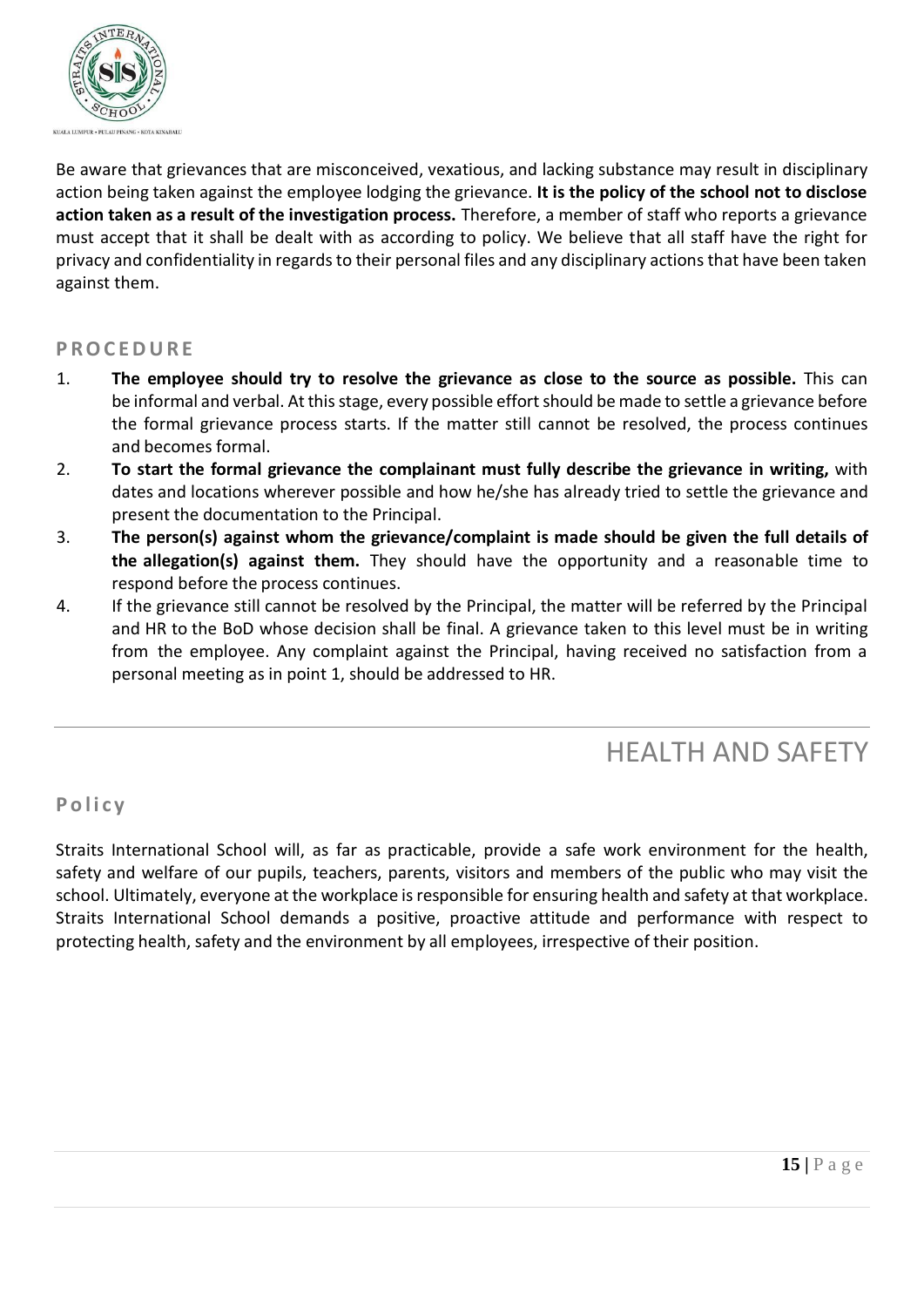

# EQUAL EMPLOYMENT POLICY

The objective of Straits International School's Equal Opportunity Policy is to improve success by:

- attracting and retaining the best possible employees
- providing a safe, respectful and flexible work environment
- delivering our services in a safe, respectful and reasonably flexible way

#### Discrimination, Sexual Harassment and Bullying

Straits International School is committed to providing a workplace free from discrimination, sexual harassment and bullying. Behaviour that constitutes discrimination, sexual harassment or bullying will not be tolerated and will lead to action being taken, which may include dismissal.

For the purposes of this policy, the following definitions apply:

#### Discrimination:

**Direct discrimination** occurs when someone is treated unfairly and is disadvantaged because of a personal characteristic.

**Indirect Discrimination** occurs when treating everybody the same way disadvantages someone because of a personal characteristic.

**Sexual harassment** includes unwelcome conduct of a sexual nature in circumstances in which a reasonable person, having regard to all the circumstances, would have anticipated that the person harassed would be offended, humiliated or intimidated.

**Workplace bullying** may include behaviour that is directed toward a teacher, or group of teachers, that creates a risk to health and safety e.g. physical and/or verbal abuse, excluding or isolating individuals; or giving them impossible tasks.

Any employee found to have contravened this policy will be subject to disciplinary action, which may include dismissal as outlined in the complaint procedure below.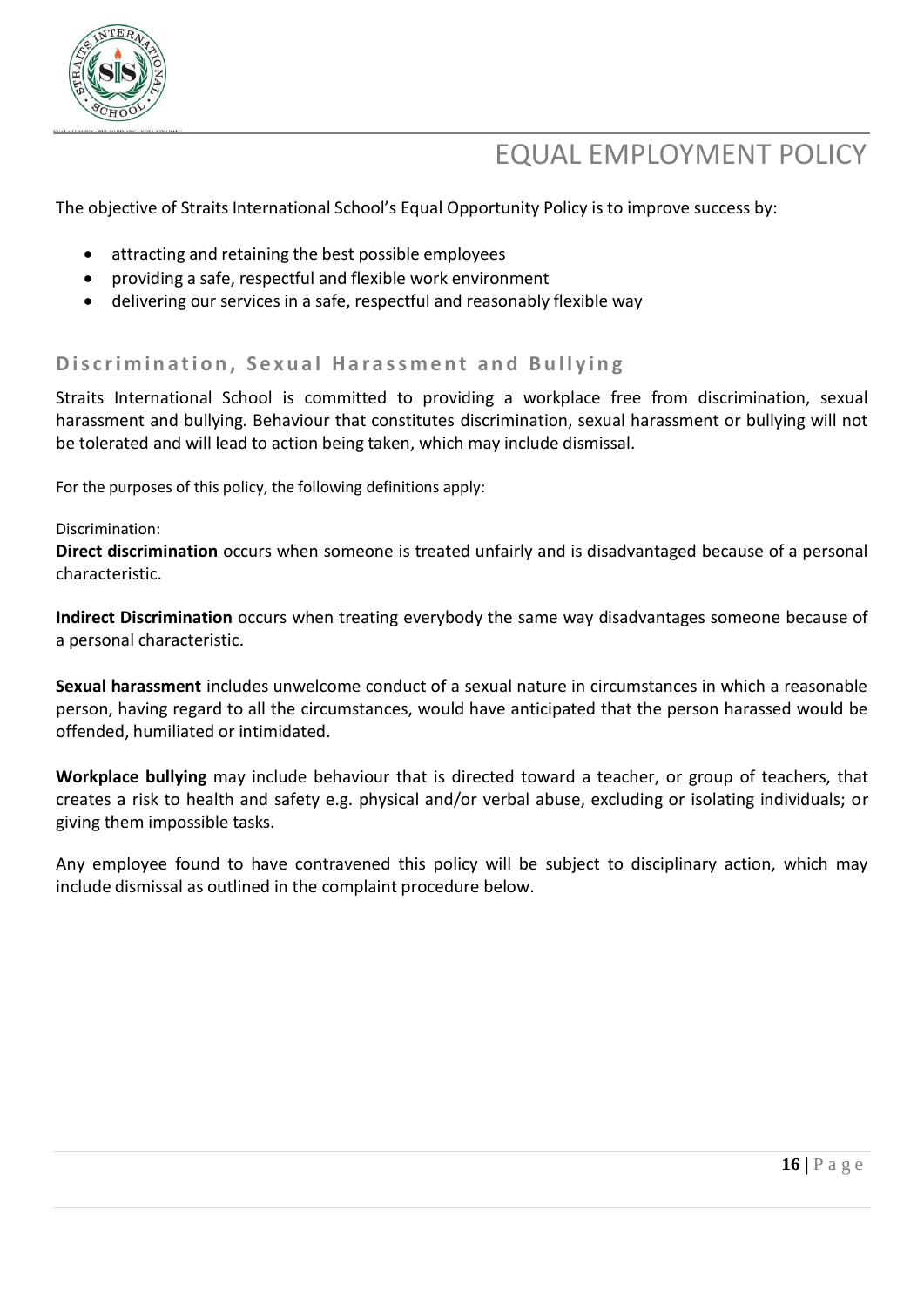

Employees must report any behaviour that constitutes sexual harassment, bullying or discrimination to their Head of Department.

Teachers will not be victimised or treated unfairly for raising an issue or making a complaint.

#### **Procedure:** To make a complaint

If you believe you are being, or have been, discriminated against, sexually harassed or bullied, you should follow this procedure.

- 1. Tell the offender the behaviour is offensive, unwelcome, and against school policy and should stop (only if you feel comfortable enough to approach them directly, otherwise speak to your Head of Department or Principal).
- 2. Keep a written record of the incident(s).
- 3. If the unwelcome behaviour continues, contact your supervisor or manager for support.
- 4. If this is inappropriate, you feel uncomfortable, or the behaviour persists, contact the Principal.

Employees should feel confident that any complaint they make is to be treated as confidential as far as possible.

#### **P o ssi b l e O u t c o m e s**

If after investigation management finds the complaint is justified, management will discuss with the complainant the appropriate outcomes which may include:

- disciplinary action to be taken against the perpetrator (counselling, warning or dismissal)
- staff training
- additional training for the perpetrator or all staff, as appropriate
- counselling for the complainant
- an apology (the particulars of such an apology to be agreed between all involved)

## PREGNANCY AT WORK

g e

Straits International School will follow the Maternity laws as set out in Malaysia Labour Law, the relevant section is set out below.

### **Malaysia Labour Law**

Every female employee shall be entitled to maternity leave for a period of 60 consecutive days in respect of each confinement.

The female employee shall also be eligible for maternity allowance upon prescribed rates and qualifications under the Employment Act.

a monthly rate shall be deemed to have received her maternity allowance if she continues to receive her<br>and the state of the state of the state of the state of the state of the state of the state of the state of th Maternity allowance is payable to a female employee by the employer for each day of the eligible period at her ordinary rate of pay for one day or at the rate prescribed by the Minister. A female employee employed on monthly wages during her absence from work during the eligible period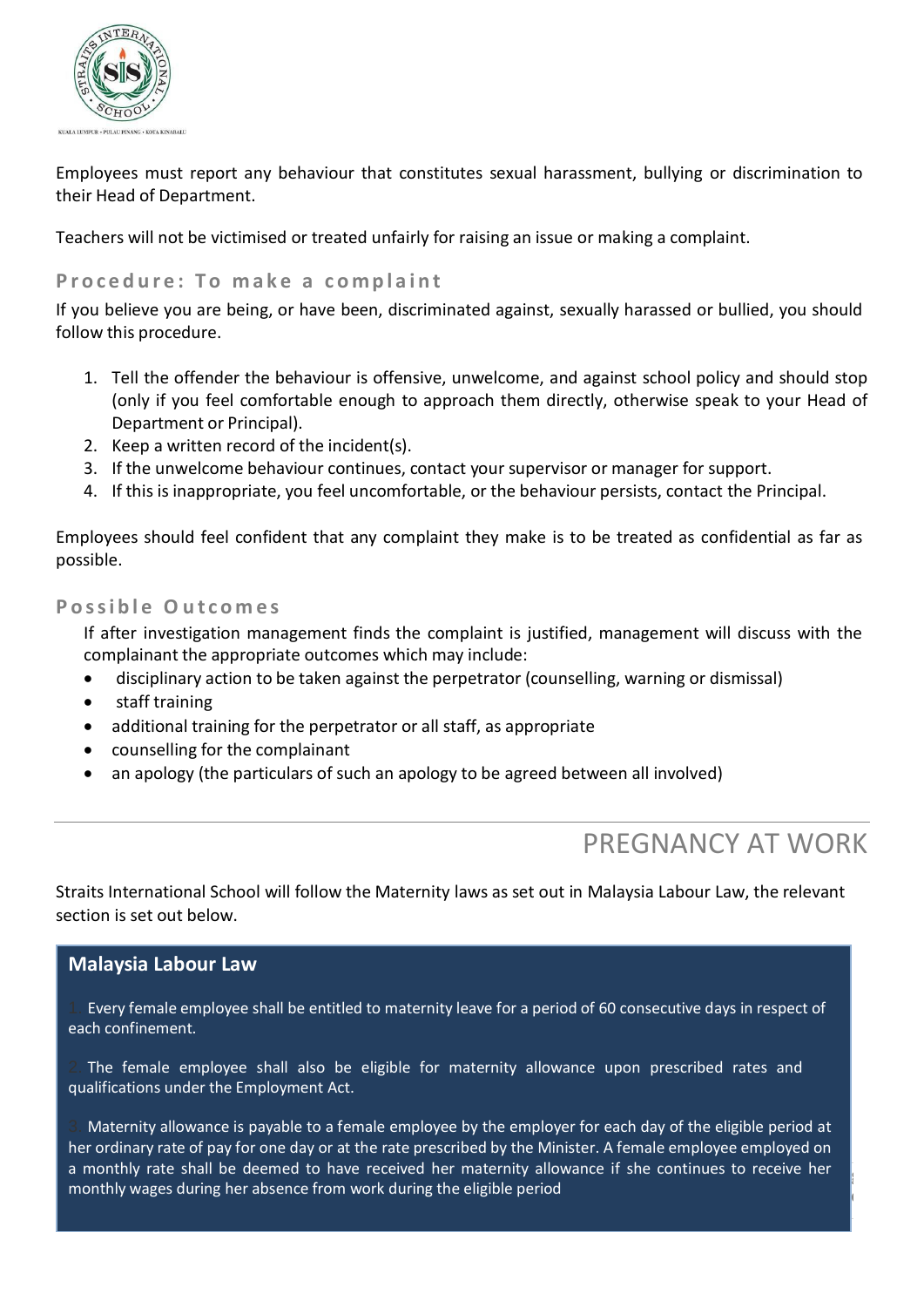

#### **Paternity Leave**

Straits International School recognises the importance of the father supporting the mother and will try to be flexible in its approach to requests for limited time off. Paternity leave will be 3 paid days, to be taken in one block after consultation with the Principal.

#### **Marriage Leave**

An employee is entitle to marriage leave of 3 paid days, additional unpaid leave for more may be granted at the discretion of the Principal.

#### **Interview Leave**

Is given at the discretion of the Principal, but will typically consist of three paid days maximum per contract where travel is necessary. Skype interviews are given some hours off, but not a whole day.

#### **Religious Leave**

Although sympathetic to staff wishes to leave surrounding major religious public holidays, this is not an entitlement. In order to remain consistent in approach, it should not be applied for.

## LEAVE POLICY

Staff are entitled to take all school holidays as personal leave provided that their school duties are completed and the Principal does not require them for school duties. They are also entitled to the Penang/Malaysian public holidays.

### **S I C K L EA VE POL I C Y**

#### **Entitlement:**

After the first term of service, an employee will be entitled to 2 weeks sick leave with full pay + ten days with half pay thereafter. The teacher is entitled to sixty days paid hospitalisation following the presentation of a medical certificate from a qualified medical practitioner.

A teacher may self-certificate an illness for a maximum of 2 days. After this time a doctor's certificate is required. However, Straits International School reserves the right to request a doctor's certificate for any absence from work.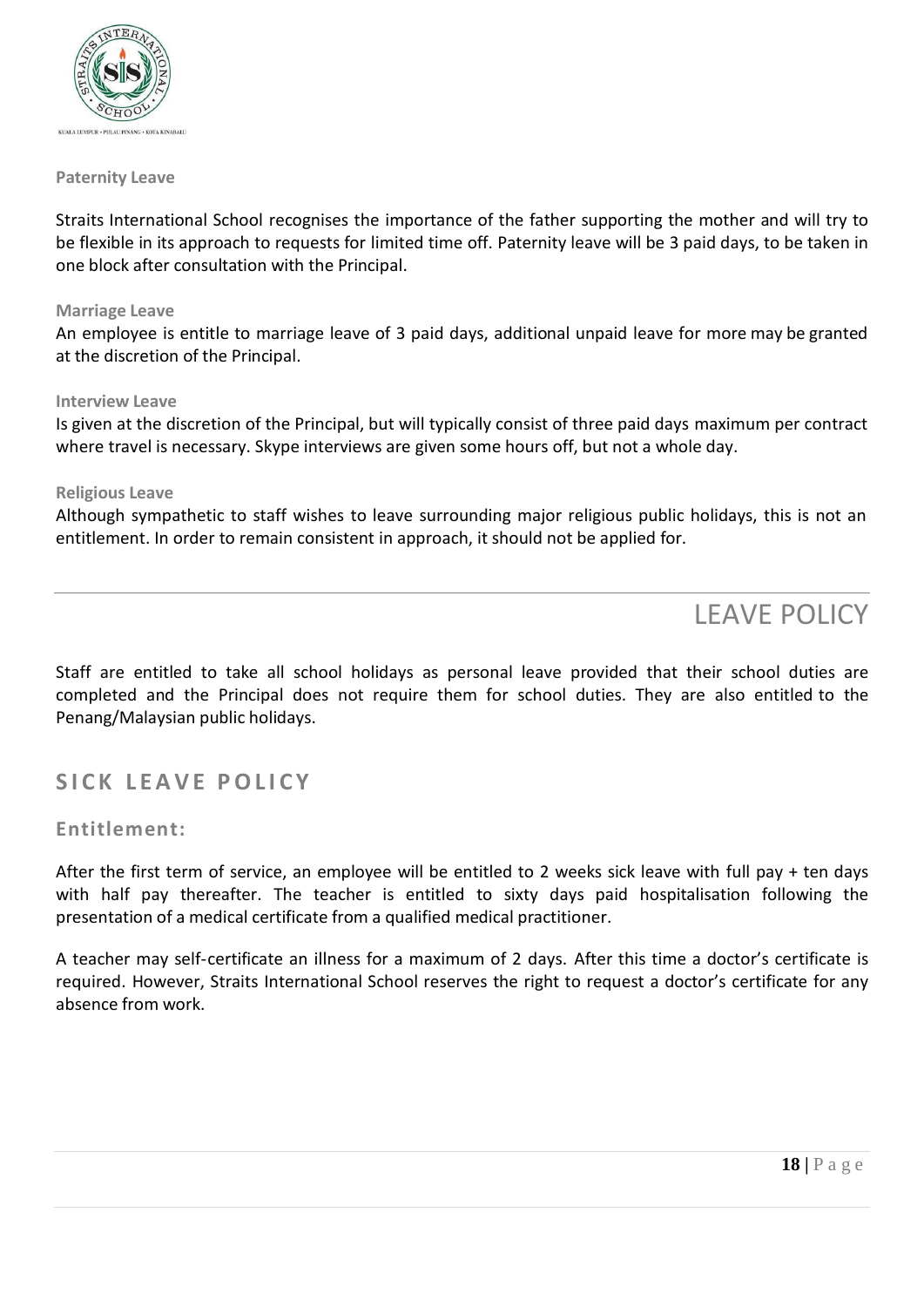

## **CO M P AS S IONAT E L EA V E POL I C Y**

Compassionate leave is paid leave taken by an employee to spend time with an immediate family member, who has a personal illness, or injury, that poses a serious threat to his/her life, or after the death of a family member or member of the employee's household.

Each employee is entitled to a period of between  $3 - 7$  working days paid compassionate leave for each occasion where a family member has died, or the employee needs to spend time with a seriously ill family member. Permission to take compassionate leave must be sought from the Principal, and is at their discretion.

## **L EAVE WI THOUT P AY P O L I C Y**

The Principal has the discretion to approve leave without pay that an employee is not otherwise entitled to. Leave without pay is not an entitlement, and should only be applied for under **exceptional**  circumstances. Documentation should be provided with application. For your information, close family members are defined as your siblings, your children, or your parents.

| <b>Type of Leave</b>                          | <b>Entitlement</b>                      | <b>Comments</b>                                                                                                                     |
|-----------------------------------------------|-----------------------------------------|-------------------------------------------------------------------------------------------------------------------------------------|
| <b>Annual Leave</b>                           | School Holidays and<br>Malaysian        | Staff will be required to attend 'clear up' days at<br>the end of year and INSET where arranged                                     |
| <b>Sick Leave</b>                             | Up to 2 weeks<br>(cumulative ) full pay | Unpaid leave after 60 days illness that requires<br>hospitalisation is at the discretion of the Principal                           |
| <b>Maternity</b><br>Leave                     | 60 days                                 | Leave will include the period before and after the<br>delivery provided the period following delivery shall not be<br>less 35 days. |
| <b>Paternity Leave</b><br><b>Unpaid Leave</b> | 3 days<br>0 days                        | At the discretion of the Principal<br>At the discretion of the Principal                                                            |

### Summary of Leave Entitlements

## CONFLICT OF INTEREST

### **POL I C Y**

Conflict of interest arises whenever the personal, professional or business interests of an employee are potentially at odds with the best interests of Straits International School.

All employees are required to act in good faith towards Straits International School. Employees need to be aware of the potential for a conflict of interest to arise and should always act in the best interests of Straits International School.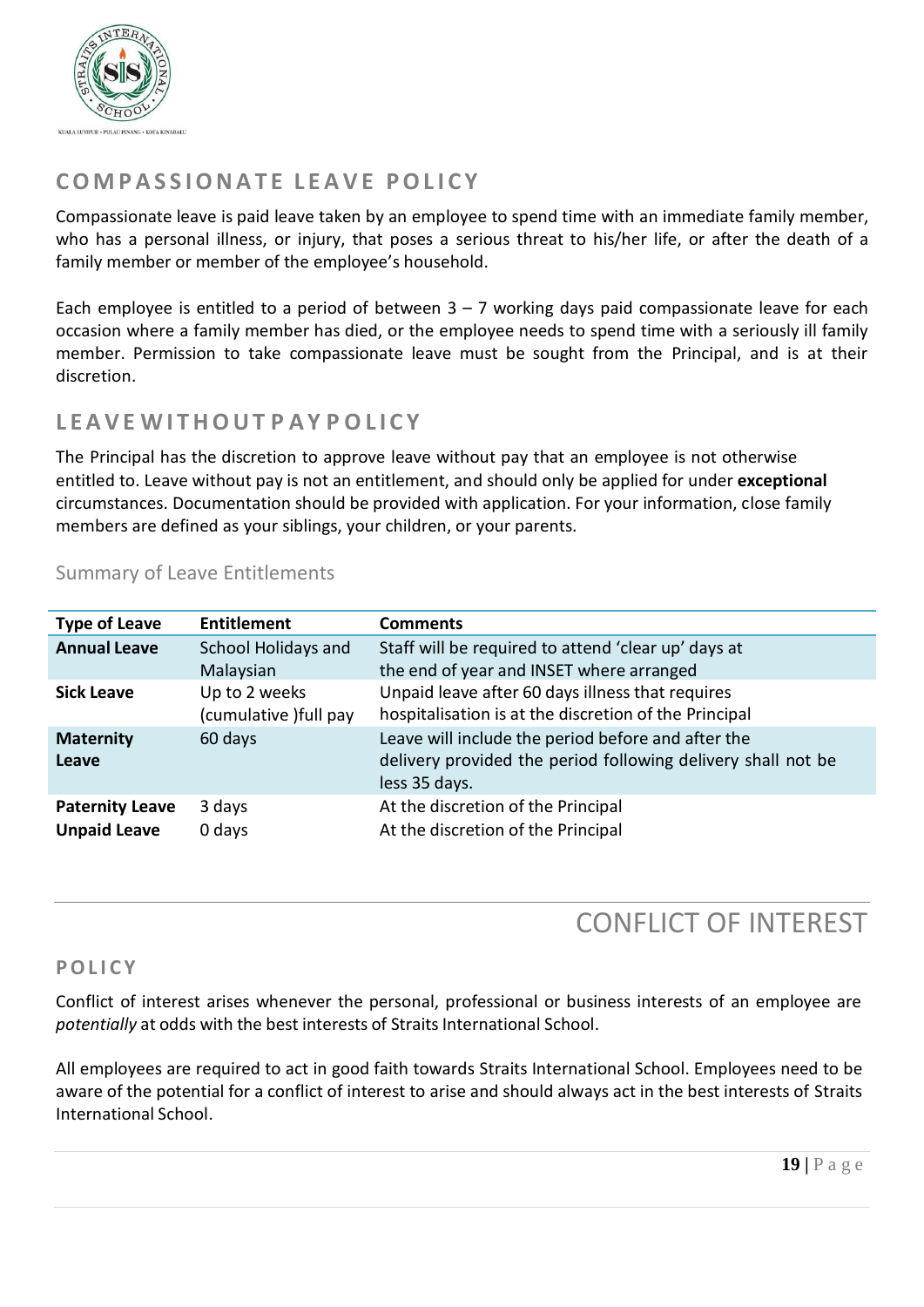

As individuals, employees may have private interests that from time to time conflict, or appear to conflict, with their employment with Straits International School. Employees should aim to avoid being put in a situation where there may be a conflict between the interests of Straits International School and their own personal or professional interests, or those of relatives or friends. Where such a conflict occurs (or is perceived to occur), the interests of Straits International School will be balanced against the interests of the staff member and, unless exceptional circumstances exist, resolved in favour of Straits International School.

It is impossible to define all potential areas of conflict of interest. If an employee is in doubt if a conflict exists, they should raise the matter with their manager.

Employees must disclose any other employment that might cause a conflict of interest with Straits International School to the Principal. Where there are external involvements that do not represent a conflict of interest, these must not affect performance or attendance whilst working at Straits International School. If such involvement does affect performance or attendance it will be considered a conflict of interest.

Employees must not set up or engage in private business or undertake other employment in direct or indirect competition with Straits International School using knowledge and/or materials gained during the course of employment with Straits International School.

**Teachers at Straits International School are not permitted to undertake private tuition without the express permission of the Principal.**

Engaging in other business interests during work hours will result in strong performance improvement action.

### **THE SCHOOL DAY**

Straits International School requires staff to be present at school from 7.25 am to 4pm, which includes the co-curricular programme.

The schools operate five days in a week (Monday to Friday). Occasionally, the schools will also conduct events on Saturday such as International Day and Open Day which requires all staff to be present. Staff can expect to work up to but not limited to, 190 days per academic year. **All staff** are expected to contribute to marketing events outside of these 190 days.

### **ACTIVITIES**

Co-curricular activities are an important part of the Straits International School Day and are a central part of our ethos, they enable our pupils to extend their learning and to challenge themselves in a variety of different ways. All staff is expected to run, or participate in, a minimum of two co-curricular activities each week. A list of activities will be placed on the school's website.

Teaching staff may be asked to conduct more if they do not fill the standard .8 teaching timetable.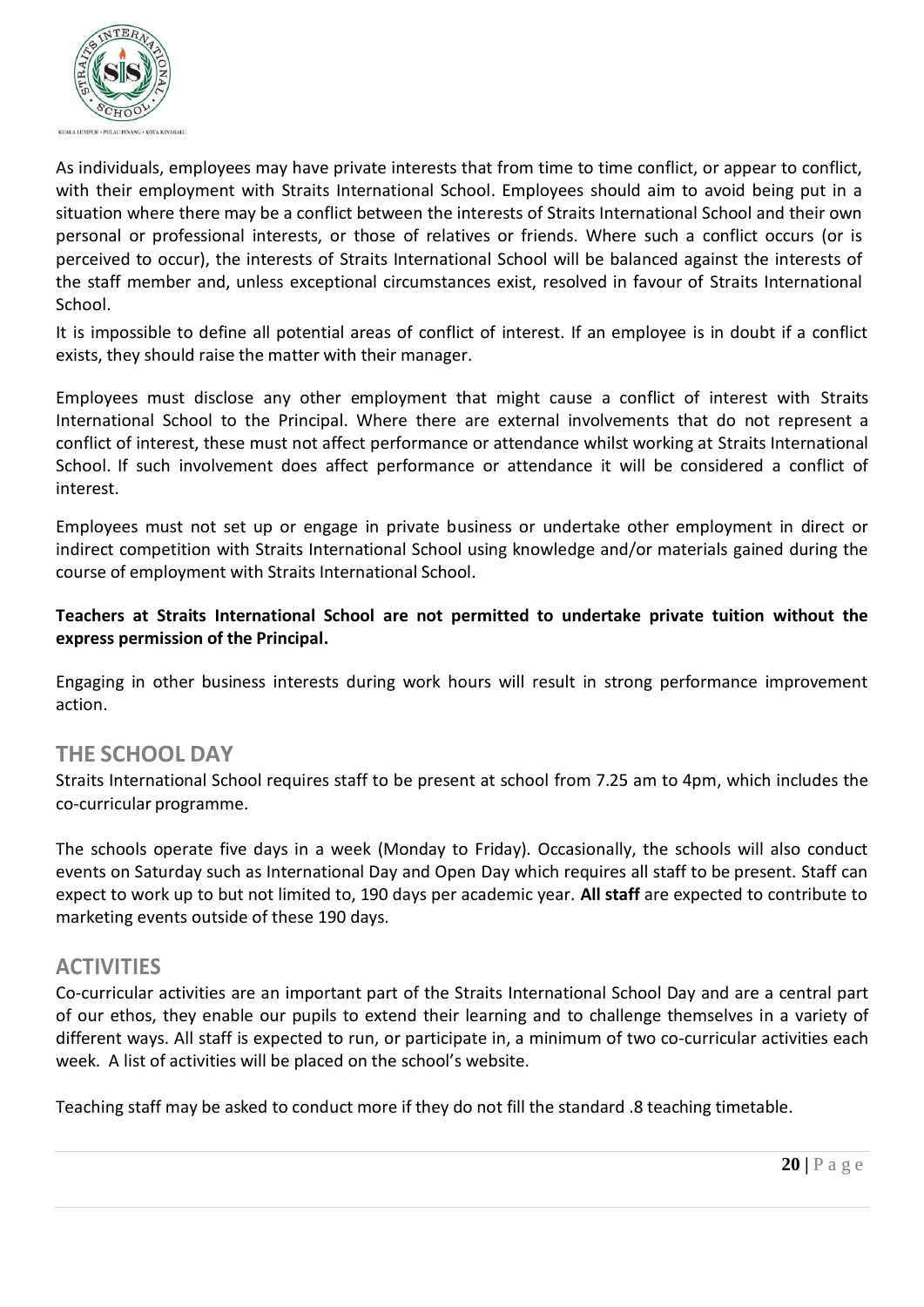

### **MEETINGS**

All teaching staff are expected to attend and take a full part in meetings. Any member of staff should feel able to contribute an agenda item to any of the meetings.

| Meeting                                                              | Frequency             | Chair                    | Purpose of Meeting                                                                                                                                  |
|----------------------------------------------------------------------|-----------------------|--------------------------|-----------------------------------------------------------------------------------------------------------------------------------------------------|
| INSET / Staff<br><b>Full Staff Meeting</b><br><b>Working Parties</b> | Weekly<br>As required | $\overline{\phantom{0}}$ | As according to calendar<br>Agenda produced / published beforehand by PA Running of the<br>schools<br>To discuss ideas raised by Common Room or SMT |
| Dept. Meeting                                                        | As necessary          | HoD                      | Agenda produced / published beforehand by HoD                                                                                                       |
| <b>Briefing</b><br>Head of House                                     | Weekly<br>Monthly     | P<br>TBA                 | To discuss pastoral issues and weekly calendar<br>To discuss issues and competitions effecting the houses                                           |

Minutes are to be taken and kept by the chair of the meeting and a 'soft' copy should always be sent to the Principal, via his PA.

## GENERAL POLICIES

All school policies and procedures are working documents and are subject to review and, if necessary, revision without notice. The documents held on the school's network will always be the most up to date and should be the documents staff turn to if they have a query about policies and procedures.

All staff are expected to read and follow all school policies and procedures to make sure that the school runs **smoothly,safely and consistently.** Failure to do so may result in disciplinary action if resulting in poor practice. Straits International School will provide training, through INSET and meetings, to make sure all staff members are aware of the policies used in the school. As a new school, many policies have to be constructed while some will be put in place for review at a later date. Such polices include but are not restricted to;

- 1. Child Protection Policy
- 2. Pastoral Policy
- 3. Academic Policies including
	- **Reading Policy**
	- Handwriting and Presentation Policy
	- **Marking Policy**
	- Assessment Policy
	- Reporting
	- **Planning**
	- Maintaining records
- 4. Health and Safety Policy
- 5. Administration
	- **Admissions** 
		- **Purchasing**
- 6. ICT Acceptable use Policy